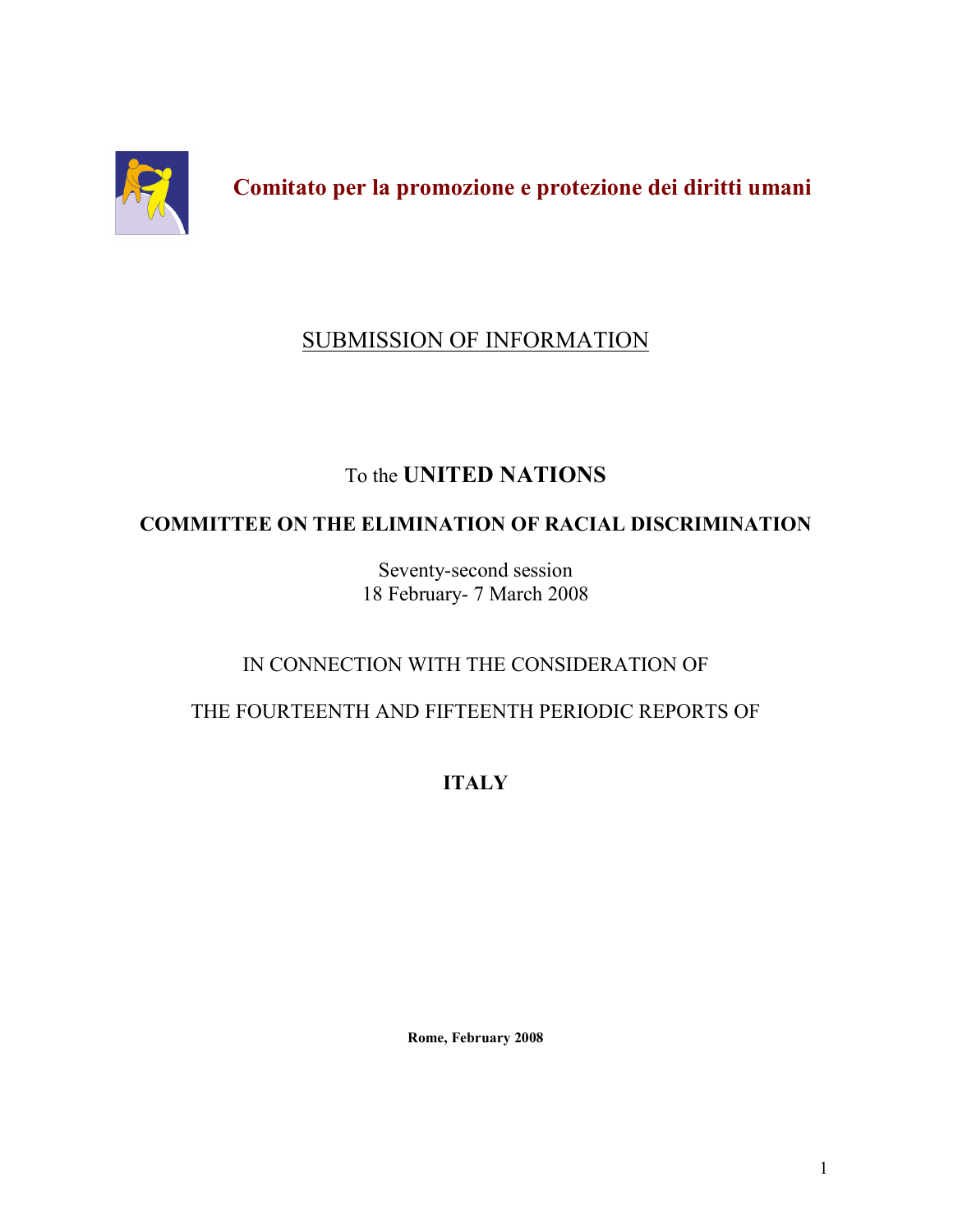## **PRESENTATION**

## Comitato per la promozione e protezione dei diritti umani **Committee for the Promotion and Protection of Human Rights**

The Comitato per la Promozione e Protezione dei Diritti Umani (since now Comitato), is a network of 74 Italian non governmental organizations working in the field of human rights promotion and protection. It was established in January 2002, thank to the initiative of Fondazione Basso–Sezione Internazionale, created by a group of non governmental organizations working in the field of human rights, through the support of a team of human rights experts.

#### **Structure**

a) the Assembly of member organizations of the *Comitato*;

- b) the Spokesperson;
- c) the Executive Secretariat or Coordinating Group.

The Coordinating Group deals with the operative management of the activities of the *Comitato* and includes the focal points of the various working groups coordinated by the Coordinator.

Since January 2006, Carola Carazzone, from VIS-Volontariato Internazionale per lo Sviluppo, has been appointed Spokesperson and Barbara Terenzi from Fondazione Basso-Sezione Internazionale, Coordinator together with Antonella Bucci of Terre des Hommes, Vice Coordinator. Each year Working groups are identified on the basis of the action plan set up by the Assembly.

The *Comitato* implements and participates in the activities identified by the Assembly, in line with its scope. The Spokesperson represents publicly the *Comitato*, substituted, when needed, by the Coordinator. In line with its team-work nature and with the aim of optimizing the limited resources available, participation to external events is also assigned to representatives of the member organizations of the *Comitato*, based on the inputs emerging from regular meetings of the Coordinating group.

## **Objectives**

- *Main objective:* to promote and sustain the legislative process for the creation in Italy of a "National" independent commission for human rights", in line with the standards promoted by the General Assembly of the United Nations endorsed in its resolution no. 48/134 December 20, 1993 and the Paris Principles.
- In addition. it implements "cultural activities for the dissemination of information on human rights issues with particular attention to the Italian and European situation with the aim of raising public awareness on violations that can take place also in countries with a consolidated democracy."

#### **Activities at national level**

In 2002, the "Juridical Working Group", prepared a proposal for a draft bill for the creation of a national independent institution, presented in Rome at the conference held on December 13: "Human rights promotion and protection: a national independent and effective institution".

A "Contact Working Group" integrated the juridical activity through systematic advocacy and lobby activities at parliamentary level based on a pluralist and traversal approach.

In 2005, during the XIV legislature, the proposal became Draft Bill n. 3300: "Creation of the Italian Commission for the promotion and protection of human rights as per Resolution no. 48/134 UN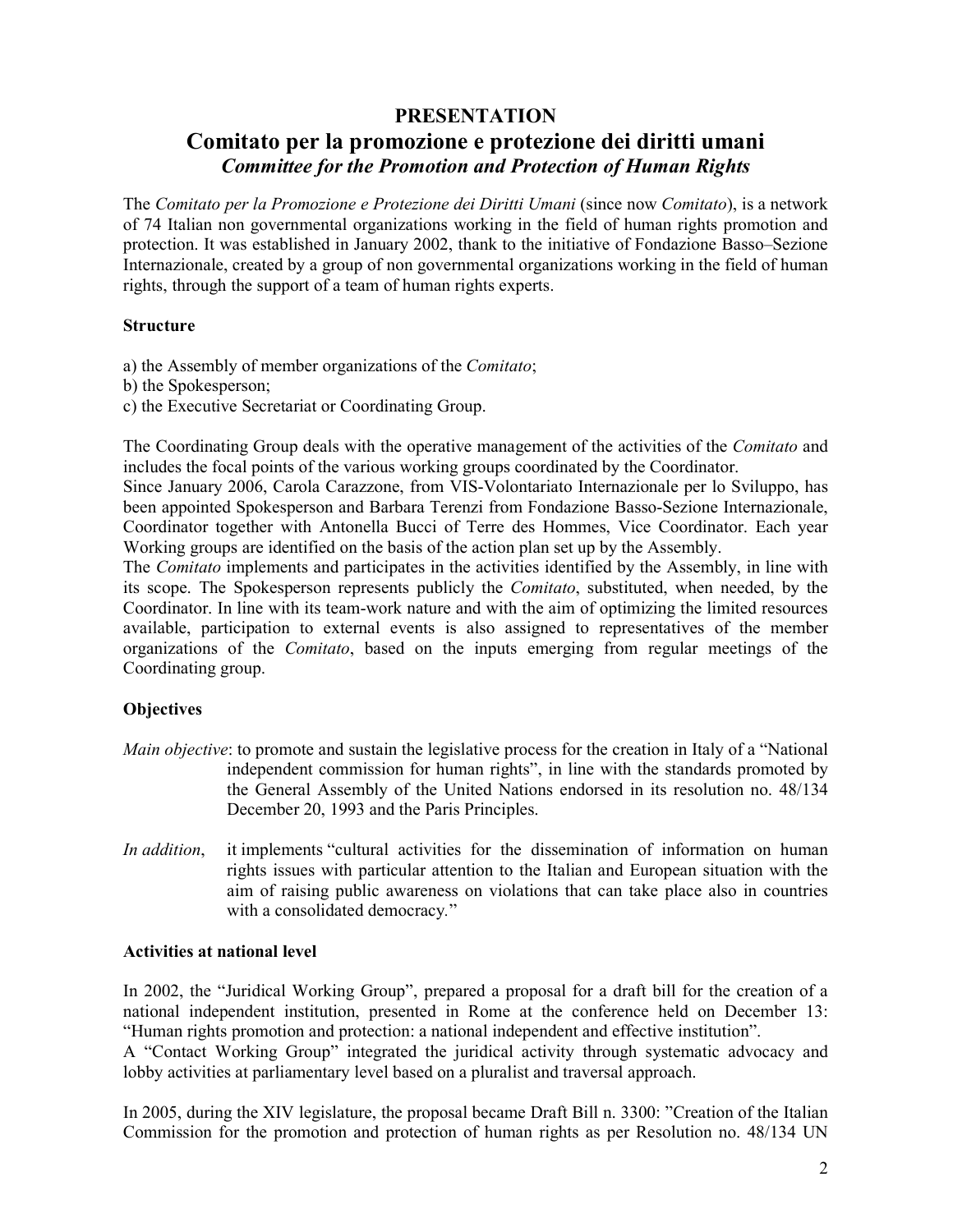General Assembly of December 20, 1993", first undersigner Senator Antonio Iovene and undersigned by other 28 senators. Notwithstanding specific UN Recommendations (2.11.2005; 26.11.2004; 18.3.2003) and pressure on behalf of civil society, the Draft Bill remained blocked in the Senate.

In 2006, at the beginning of the XV legislature, the Draft Bill was again presented to the Senate with first undersigner Sen. Antonio Iovene, undersigned by other 32 senators, with no. 247.

The Draft Bill was also presented at the Chamber of Deputies with first undersigner Hon. Tana de Zulueta.

Finally, in April 2007, after a long and complex examination process, the Draft Bill was adopted at the Chamber of Deputies with no. 1463 with the new heading "Creation of a national commission for the promotion and protection of human rights and the protection of the rights of people in prison or deprived of their personal freedom". The text is the result of the joint efforts of various proposals presented by different political forces. It is presently awaiting to be discussed in the Senate.

In 2006, in line with its lobby and advocacy policy and with the aim of facilitating the institutional procedures for the establishment of the national independent commission for human rights in Italy, the Comitato in collaboration with the National Institutions Unit of the Office of the High Commissioner for Human Rights of the United Nations, co-organized an International Workshop with a high institutional profile, held on December 5, in Rome.

The event called together the United Nations, Italian institutional representatives and the civil society, including academic experts and media.

Parallel to the main activities connected with the creation of the national institution and following the positive feedback received to its Supplementary Report to the IV CESCR Governmental Report, the Comitato, since 2005, started to develop and carry out a systematic monitoring process in order to monitor respect of civil, cultural, economic, political and social human rights in Italy, using as legal framework the ICESCR and ICCPR in an integrated perspective.

To this purpose a specific monitoring group was identified and set up to which 60 NGOs and associations participated, coordinated by VIS with the support of Fondazione Basso.

In order to implement this first phase of the monitoring exercise ad hoc technical instruments were developed, tested and applied, including a framework for data collection, 45 thematic forms, a synoptic table with an integrated definition of all human rights as per ICESCR and ICCPR, divided by topic and sub-topic with international and national sources and all pertaining literature available.

The results of the monitoring process were finally launched on 20th June 2007, the same day Italy became formally one of the 47 Member States of the Human Rights Council, through the publication of a monitoring report entitled "NGOs Monitoring Report of the Concluding Observations of CESCR (26 November 2004) and CCPR (2 November 2005) to the Italian Government"

The entire report is available in Italian at www.comitatodirittiumani.org.

The present Submission of Information is excerpted from this Monitoring Report.

## **Activities at international level**

Starting from 2003, the *Comitato* has participated at international level in:

the International NGO Coalition for the approval of the "Optional Protocol" to the International Covenant on Economic, Social and Cultural Rights (since November 2003);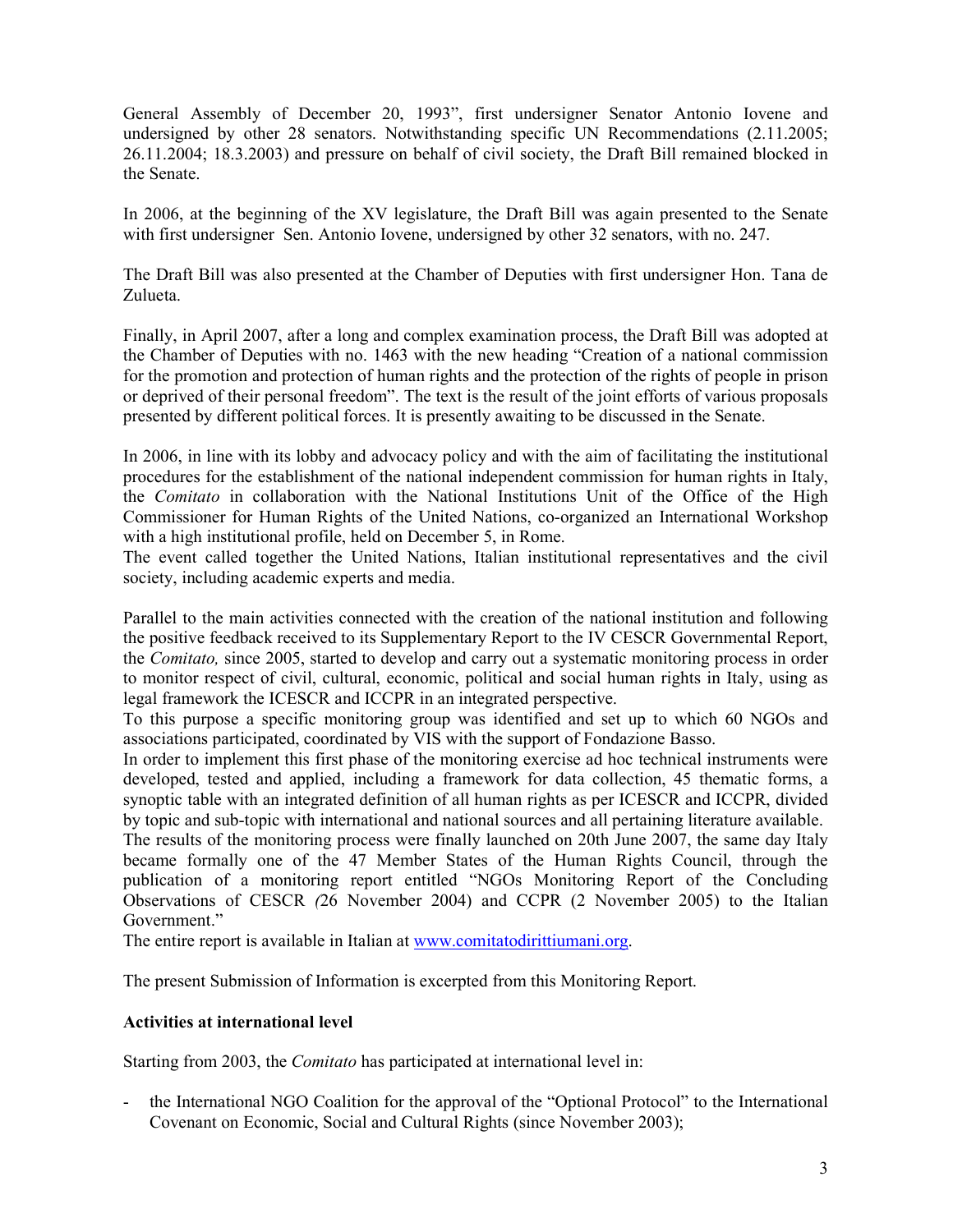- the elaboration of a non-governmental Supplementary Report to the IV Governmental Report  $\sim$ presented by Italy on the implementation of the International Covenant on Economic, Social and Cultural Rights (Nov.2004);
- the delegation to Geneva for the examination of this report  $(8-26)$  November 2004);  $\omega$  .
- the elaboration of a submission of information to CCPR before the adoption of the list of issues (January 2005);
- Lisbon Forum 2007, Annual Forum of the North-South Centre in co-operation with the Venice  $\omega$  . Commission and the Office of the Commissioner for Human Rights of the Council of Europe, Lisbon, 16-17 November 2007;
- FRA Consultative Conference with the Civil Society on the Setting Up of the Fundamental Rights Platform, Brussels, 10-11 December 2007.

As already stressed, based on the positive reaction to the Supplementary Report to CESCR, the Assembly of the Member organizations decided:

- not to remain idle awaiting for the next Report to be presented in 2009;  $\omega_{\rm{eff}}$
- to extend action to civil and political rights;  $\equiv$  .
- to monitor concluding observations to Italy made by the UN Committee for Economic, Social and Cultural Rights (Nov. 2004), and concluding observations of the Committee for Civil and Political Rights (Nov. 2005), merging the two original "Follow-Up" monitoring working groups into one unique "Follow-Up Working Group" based on the widely accepted vision for which rights cannot be fragmented nor considered independent segments, but are a transversal unicum which includes all components of a society based on democracy and equality (2006).

#### **NON GOVERNMENTAL MEMBER ORGANIZATIONS:**

Agenzia della Pace, A.Ge. AGEDO, AGESCI, Anfaa, Anolf, Antigone, Archivio Disarmo, Archivio Immigrazione, ARCI, Arcigay, ASGI-Associazione Giuristi per l'Immigrazione, Associazione Eleonora Pimentel, Assopace, ATD-Quarto Mondo, AUCI, AUSER, Banca Etica, Be Free, Casa dei Diritti Sociali, CGIL, Chiamalafrica, CIAI, CIPAX, CIPSI Coordinamento di Iniziative Popolari di Solidarietà Internazionale, CIR Consiglio Italiano Rifugiati, CISL Dipartimento Politiche Migratorie, CISMAI, CISP Comitato Internazionale Sviluppo dei Popoli, Cittadinanzattiva, CND Consiglio Nazionale sulla Disabilità, Comitato Milanese per i Diritti Umani, Donne in Nero, Federazione Chiese Evangeliche, Fondazione Centro Astalli, Fondazione Internazionale Don Luigi Di Liegro, Fondazione Basso-Sezione Internazionale, Fondazione Labos, FVGS, Giovani per un Mondo Unito, Gruppo Martin Buber, ICS Consorzio Italiano di Solidarietà, IISMAS Istituto Internazionale Scienze Mediche Antropologiche e Sociali, IMS, INTERSOS, Istituto Cooperazione Economica Internazionale, La Gabbanella, LAW Legal Aid Worldwide, Legambiente, Lega internazionale per i Diritti e la Liberazione dei Popoli, Libera, Medici contro la Tortura, Medici del Mondo, Movimondo, Oltre Babele, PaxChristi, Ponte della Memoria, Progetto Continenti, Rete Educare ai Diritti Umani, Save the Children, Terre des Hommes, Ubi Minor, UDI Unione Donne in Italia, UIL, UNICEF Italia, Unione Forense per la Tutela dei Diritti dell'Uomo, UniTs, Vides Internazionale, VIS Volontariato Internazionale per lo Sviluppo, WILPF Women's International League for Peace and Freedom

and with the collaboration of Amnesty International Italia, FOCSIV, Mani Tese, Medici senza **Frontiere Italia.**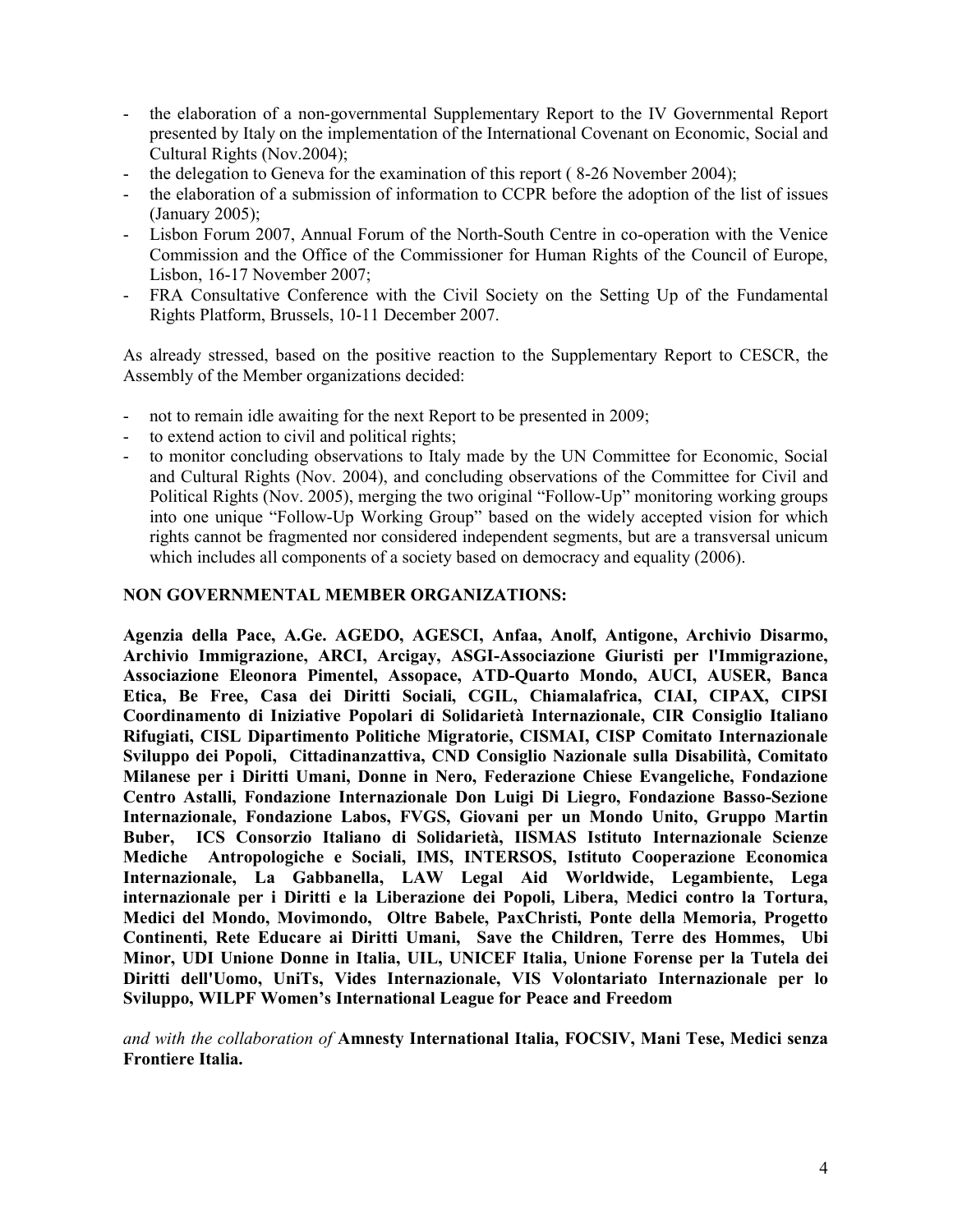#### **SUBMISSION OF INFORMATION**

## ICERD, art. 2

With reference to the Ouestion set by the Rapporteur in connection with the consideration of the Fourteenth and Fifteenth Periodic Reports of Italy (CERD/C/ITA/15, n. 5: "...inform the Committee on any developments regarding the establishment of an independent national human rights institution according to the Paris Principles" and taking into account the enormous importance that such institution would fulfil towards strengthening promotion and protection of all human rights recognized in ICERD.

We would like to submit the following information on the

### **ESTABLISHMENT OF AN INDEPENDENT NATIONAL HUMAN RIGHTS INSTITUTION**

Italy is still one of the few States (www.nhri.net), lacking an independent national institution for human rights and still not fulfilling Paris Principles and the Resolution 48/134 endorsed by the UN General Assembly on December 20, 1993, in addition the Resolution of the Council of Europe  $(97)11$ , of September 30, 1997 and all specific pertaining recommendations made by each UN treaty body that have examined the Italian context in the last recent years (CRC/C/15/Add198 of March 18, 2003; CESCR/ITA/04 of November 26, 2004; CCPR/C/ITA/CO/05 of November 2, 2005 and last CAT/C/ITA/CO/4 of May 18, 2007).

The Italian delay has no justification. The Italian Government, on May 8, 2007, committed itself in front of the UN General Assembly to "create the National Independent Commission for the Promotion and Protection of Human Rights and Fundamental Freedoms" while filing its membership to the new UN Human Rights Council for the coming three years (Italy was then elected on May 18, 2007 and formally took over the appointment on June 20).

With reference to the reasons for which Italy has an urgent need for a national institution for human rights, independent and effective, we would like to recall some specific aspects tightly linked to the issue:

- risk for proliferation and fragmentation of sectorial and local mechanisms;  $\mathbf{L}^{\left(1\right)}$
- lack for a coherent, integrated and effective strategy also with regard to a permanent preventive approach;
- added value and advantage deriving from the experience and best practices of many other countries

During the XIV Legislature Draft Bill no. 3300, "Istituzione della Commissione italiana per la promozione e la tutela dei diritti umani in attuazione alla Risoluzione n. 48/134 dell'Assemblea Generale delle Nazioni Unite del 20 dicembre 1993" (Creation of the Italian Commission for the promotion and protection of human rights as per Resolution no. 48/134 UN General Assembly of December 20, 1993) first undersigner Senator Antonio Iovene and undersigned by other 28 senators, presented at the Senate in 2004, could not start its legislative *iter* for discussion.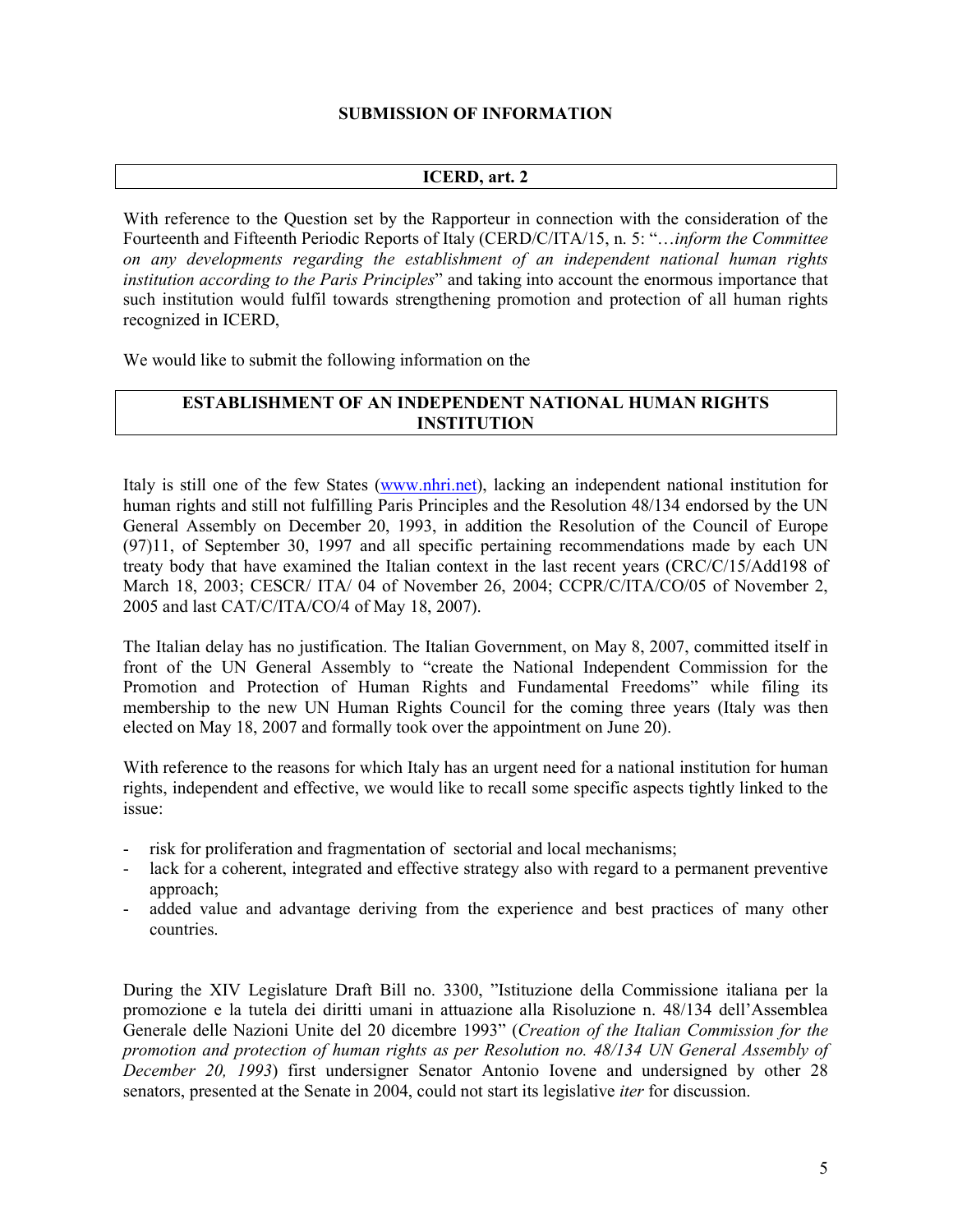Notwithstanding specific UN Recommendations (2.11.2005; 26.11.2004; 18.3.2003) and pressure on behalf of the civil society, during this Legislature the Draft Bill was not even assigned to the competent Commissions of the Parliament.

In June 2006, at the beginning of the XV legislature, the Draft Bill with no. 247 was again presented to the Senate with first undersigner Sen. Antonio Iovene, undersigned by other 32 senators, and assigned to the Constitutional Affairs Commission and Justice Commission of the Senate.

The Draft Bill was also presented to the Chamber of Deputies with first undersigner Hon. Tana de Zulueta.

In line with its lobby and advocacy strategy, the *Comitato*, in collaboration with the National Institutions Unit of the Office of the High Commissioner for Human Rights of the United Nations, co-organized an International Workshop with a high institutional profile, held on December 5, 2006 in Rome, at the Sala del Refettorio of the Chamber of Deputies, to which a delegation from the United Nations participated together with institutional representatives, parliamentarians, academic experts, media and representatives of the civil society and members of ONGs.

As output, and under the impact of this workshop, the Draft Bill presented at the Camera was unified to the Draft Bill for an Ombudmans for the Rights of Detainees and of Persons Deprived of their Personal Liberty.

On April 5, 2007 the Chamber of Deputies approved the Draft Bill no. 1463: "Commissione" Nazionale per la promozione e la protezione dei diritti umani e la tutela dei diritti delle persone detenute o private della libertà personale" (National Commission for the Promotion and Protection of Human Rights and the Safeguard of the Rights of Detainees and Persons Deprived of Their Personal Liberty), resulting from the unification of the Draft Bills presented by the parliamentarians Hon, Mazzoni (Draft Bill no. 626); Hon, Mascia, Hon, Forgione, Hon, Farina, Hon, Frias and Hon, Russo (Draft Bill no. 1090); Hon. Boato and Hon. Mellano (Draft Bill no. 1441) and Hon. De Zulueta (Draft Bill no. 2018).

Draft Bill no. 1463 is presently blocked at the Senate: in May 2007, the President of the Senate assigned it jointly to the Commissions Constitutional Affairs and Justice, but it has not yet been included on the agenda with a date for examination.

With regard to the *iter* for Parliamentary discussion that took place in the Camera during the time span between December 2006 to April 2007, it can be noted that - notwithstanding the specific Recommendations of CESCR no. 32 and CCPR no.  $7$  – and apart from the awareness of some of the parliamentarians, there has been no consultative procedure, inclusive, transparent and participatory taking into account and involving civil society.

Maybe, also due to the accelerated timing of the unification procedure of the Draft Bill no. 2018 to those for the Ombudsman for the Rights of Detainees and of Persons Deprived of their Personal Liberty, there was no hearing of the *Comitato* nor in the Commission nor in the plenary of the Chamber of Deputies.

This is in contrast with the Recommendations of the United Nations formally expressed by the Office of the United Nations High Commissioner for Human Rights, National Institutions Unit.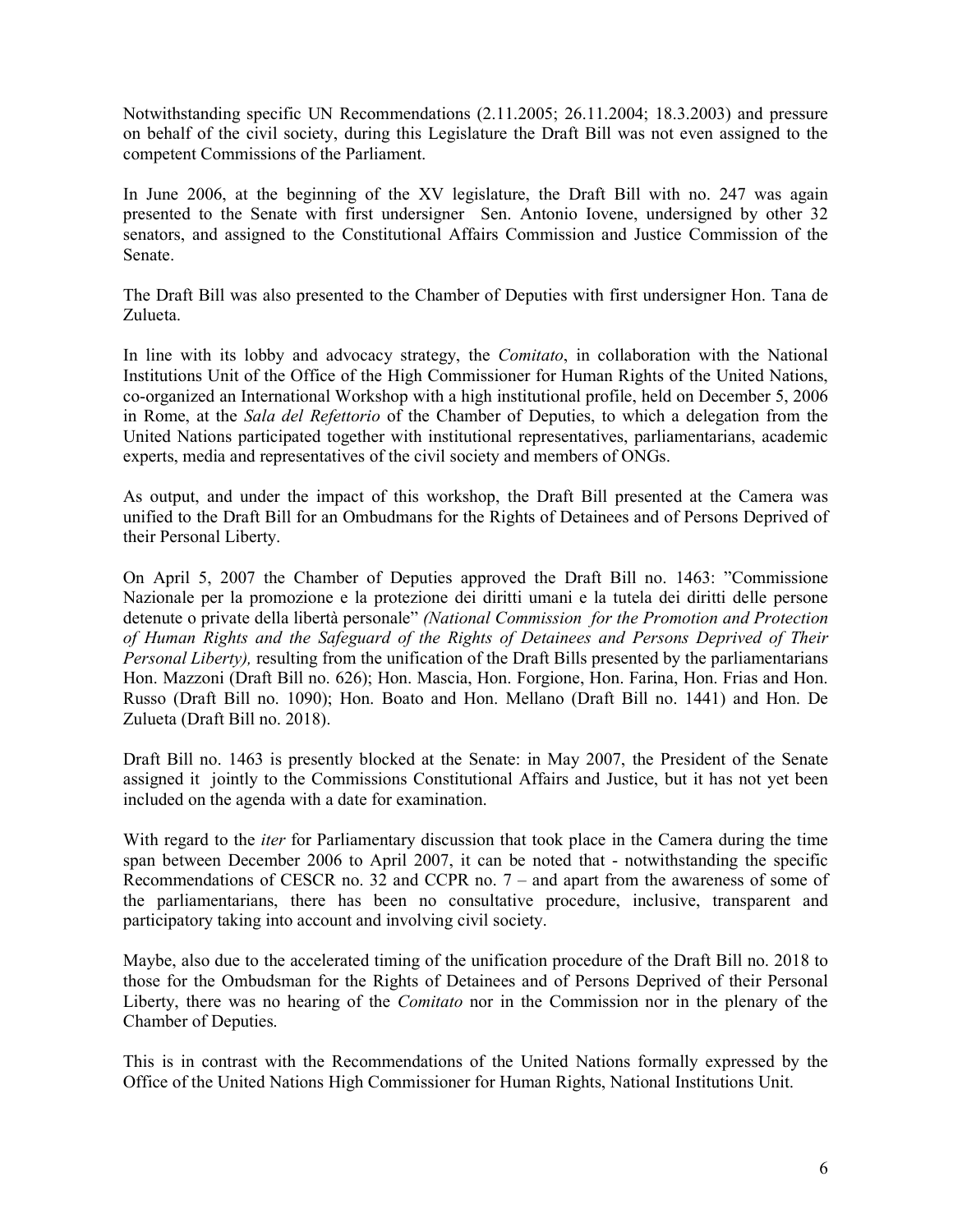Paris Principles expressly recommend that the creation of a national institution for human rights be carried out through a transparent, participatory and inclusive process of all social forces of the civil society. To this purpose, Paris Principles (art. 1 of Section Composition and Guarantees of Independence and Pluralism) refer to a broad conception of civil society including non governmental organizations and associations active in the field of human rights and in the social sector, trade unions, professional categories, philosophical and religious thinking and university.

Paris Principles recommend the involvement and active participation of civil society at least in three phases of the life of the national institution for human rights:

- 1) *Creation*: the decision making moment that marks the beginning of the iter leading to the creation of the Human Rights Commission cannot exclude the involvement of the civil society, that has to express its opinion about the role and the functions of the Commission, mandate and powers, and finally the issues that it will have to deal with.
- 2) Composition/Appointment of Commission Members: it is important for credibility and legitimacy of the Commission that its members are expression of the principle of pluralism and variegated reality (social, ethnical, religious, and cultural) which each national entity represents. And, as from this depends most of the democratism of the institution, it is fundamental that civil society is involved both in the identification of appointment criteria for its members and in the consultation that will entrust assignments. In both cases, a broad, participatory and transparent process of consultation is desirable.
- 3) Mechanisms and Methods of Cooperation Between the National Commission for Human Rights and Civil Society: such mechanisms must be defined in the law establishing the institution, with the reservation that further definition or specification is remitted to the regulations the Commission must adopt once it has been established.

Concrete examples on how practical interaction with civil society can be envisaged, are:

- a) Foreseeying ad hoc civil society consultation mechanisms (a forum conveyed once or twice a year; appointment of an officer of the Commission responsible for the relationship with the civil society).
- b) Realization of coordination methods which allow the Commission to take advantage of the contribution offered by civil society all times needed in order to define or develop recommendations, opinions, etc. on national policies for the protection and promotion of human rights (annual strategic planning, elaboration of the Annual Report to the Commission on the state of human rights in the country). Such interaction will be even more contructive when the Human Rights Commission lacks decentralized offices. In such case, the civil society represents the lymphatic system of the institution, capable of making effective its impact all over the country.
- c) Dissemination of information on the state of human rights at national level (Government decisions, Parliament laws, etc.) and at international level (UN resolutions, decisions of the Human Rights Council, recommendations and observations of control mechanisms on the respect of international treaties and conventions of which the State is part, etc.). To this extent the Commission can set up an information bulletin, an electronic newsletter, etc.
- d) Joint elaboration of educational and training programmes on human rights both at school level and for professionals. The civil society can be involved by the Commission at both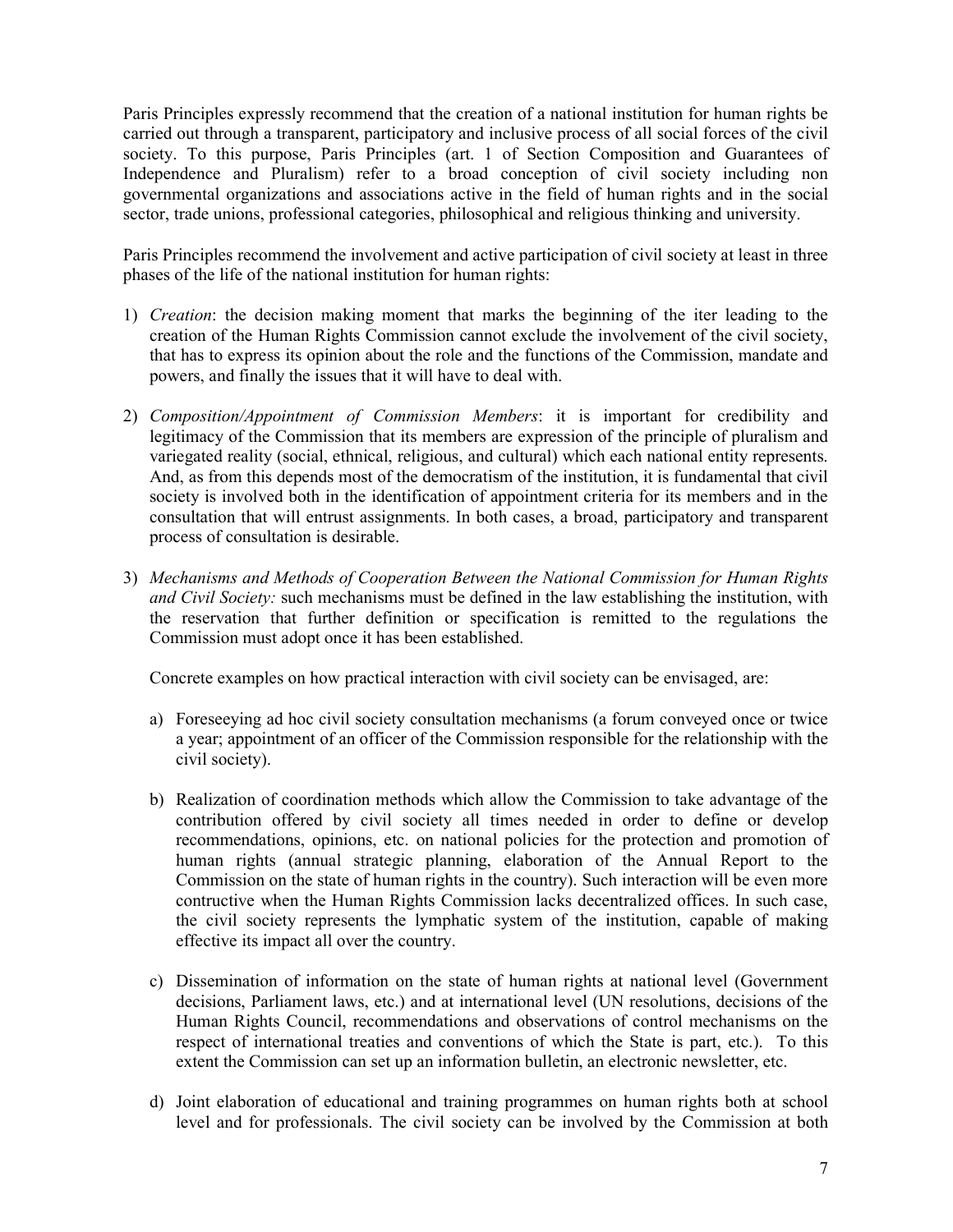levels as target of its training activities or as partner in conducting professional training or even in the educational sector, as identified by the Commission.

With regard to the contents of the Bill Draft no. 1463, approved by the Camera on April 5, 2007 and presently blocked at the Senate, in particular taking into account its conformity with international standards, it has to be recognized that the Camera took into consideration most of the recommendations expressed through the Technical Advice requested on January 30, 2007 by Hon. De Zulueta and provided on February 2, 2007, by the Office of the UN High Commissioner for Human Rights - National Institutions Unit.

Compared to the original draft of the Unified Text of December 2006, Draft Bill no. 1463 is more in line with Paris Principles, as also indicated by the second Advice provided by the National Institutions Unit of the Office of the UN High Commissioner for Human Rights, on May 1, 2007, as:

- there is increased balance between articles referring to the Commission and those referring to the Ombudsman (Chapters I and II);
- there is increased balance regarding human resources allotted to the functions of the Ombudsman for Detainees within the Commission (art. 9 par 2);
- attention to gender balance in appointment of commissaries (art. 1 par. 4);
- inclusion of human rights in school educational programmes (art. 2 par. 1 letter a );
- "national" dimension of monitoring human rights on behalf of the Commission (art. 2 par. 1 letter  $\mathbf b$  );
- cooperation with international organizations (art.  $2$  par. 2);
- envisaging a public competition for the selection of the personnel to be employed in the Commission (art. 7 par. 2);
- envisaging a Commissary to coordinate the functions of the Ombudsman for Detainees  $(art.9 par. 2).$

However, some features still need to be solved through the discussion in the Senate.

In order for the Commission to have an effective autonomy and independence, it is fundamental that both Chambers (Camera dei Deputati and Senate), and not only the Presidents as actually foreseen in Draft Bill no. 1463, express through a majority vote the appointment of the Commissaries and the President of the Commission.

In relation to the articles concerning the examination of human rights violations submitted to the Commission, the experience till today, built by human rights national institutions, shows a broad variety of alternative or non judicial remedies (quasi-judicial competence) the Human Rights Commission can utilize during the phase of prosecution of the case, without interference or overlapping the action of the ordinary judicial mechanisms.

To this purpose, we would like to recall the case, in Europe, of the Irish Human Rights Commission, as very well illustrated during the workshop held in Italy in December 2006.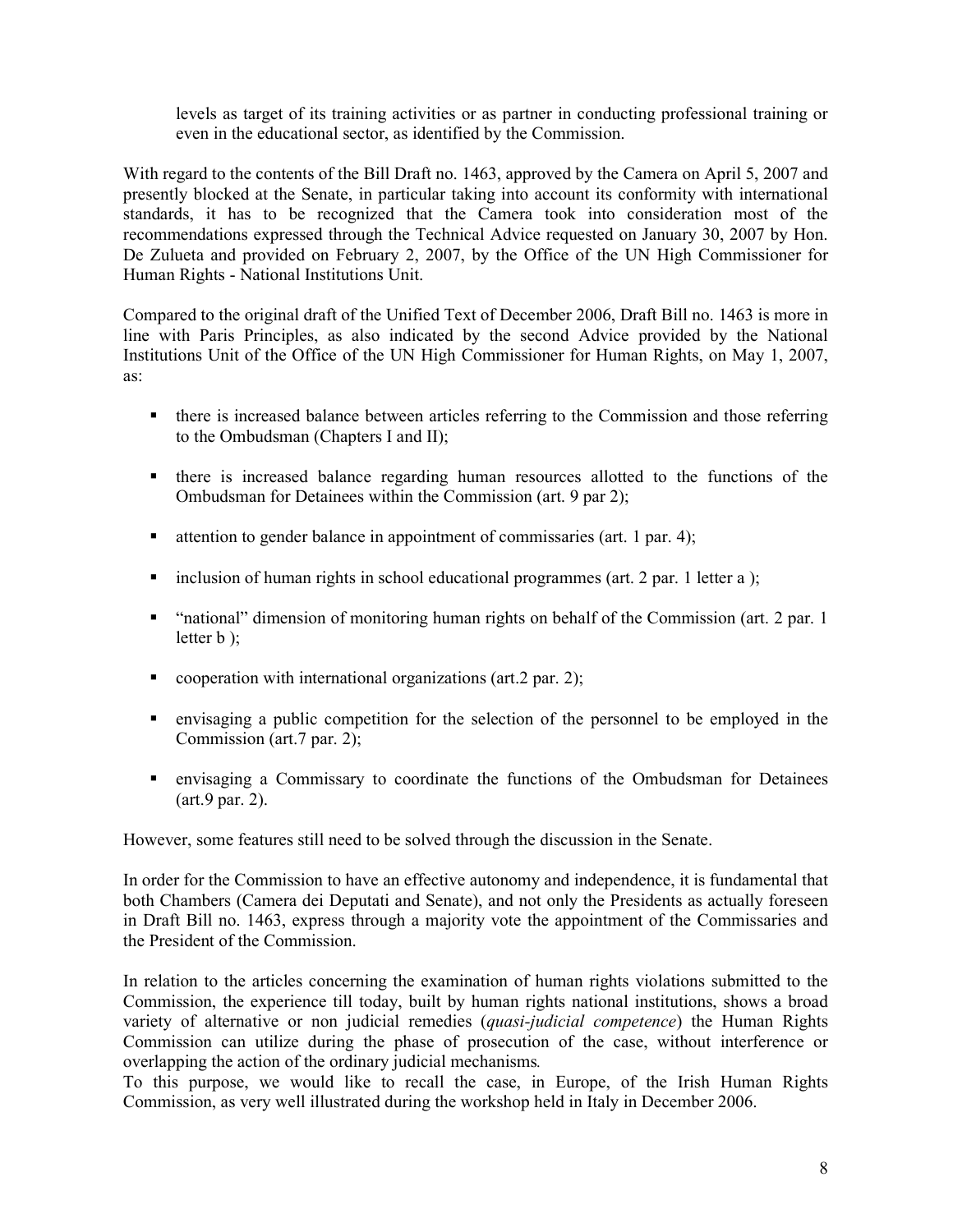There is quite an amount of concern regarding the fact that article 15 of Draft Bill 1463 refers to professional secret. To this extent it is important to recall Paris Principles where the full capacity of Human Rights Commissions to communicate directly with the public opinion or through the media, in order to publicize advices or recommendations, is clearly indicated.

With regard to article 16, Annual Report of the Commission, it would be most appropriate to specify that such report should be published the same day it is transmitted to the Parliament and other institutions. Its dissemination can be made via hard copy, or electronic version or both.

However, we would like to express here our concern about the low coverage given by national media to the topic of the creation of a National Independent Human Rights Commission.

Furthermore, the fact that media did not stress adequately the seriousness of some statements made by some politicians during the debate in the Camera is concerning (the national human rights institution is an issue concerning "third world countries" and does not concern "..countries with a high level juridical civilization, with a cult and tradition for order and the "right", as Italy..", "...it is useless, plethoric and expensive...").

The Comitato per la promozione e la protezione dei diritti umani wishes CERD will adopt in its **Concluding Observations the following recommendations:** 

- H To remind the Government of the pledge of "creating a National Independent Commission for the Promotion and Protection of Human Rights and Fundamental Freedoms" undertaken on May 8, 2007 with the UN General Assembly in filing Italy's membership to the new UN Human Rights Council.
- To recall that from June 20, 2007 and for the next three years, Italy is Member of the new UN Human Rights Council and as such it is her duty to operate towards strenghthening the promotion and protection and the respect of international standards for human rights, all around the world, including Italy.

It will be the right and duty of Italian NGOs to highlight Italy's defaults of such international obbligations, among which the immediate establishment of a human rights national institution, effective and independent, and in line with Paris Principles.

- To remind the Government and the Parliament that only a national institution coherent with Paris Principles can be accredited within the new UN Human Rights Council.
- To recommend to the Presidents of the two Senate Commissions for Constitutional Affairs Þ. and Justice to not further delay and fix a schedule in order to initiate the *iter* for discussion of the Draft Bill no. 1463, already approved in the Chamber of Deputies on April 5, 2007.
- To recommend, recalling formal recommendations of CRC, CESCR, CCPR and CAT, together with those of the National Institutions Unit of the Office of the UN High Commissioner for Human Rights, and in order to establish a constructive, participatory and transparent dialogue, the hearing of the civil society in the Commissions of the Senate.
- Ŀ. To recommend to the **Parliament** to avail itself of the Technical Advice of the National Institutions Unit of the Office of the UN High Commissioner for Human Rights in order to take advantage of its expertise with regard to the application of the standards indicated in Paris Principles and the best practices of many countries that have already complied with the requirements contained in the UN Resolution 48/134 of December 20, 1993 creating National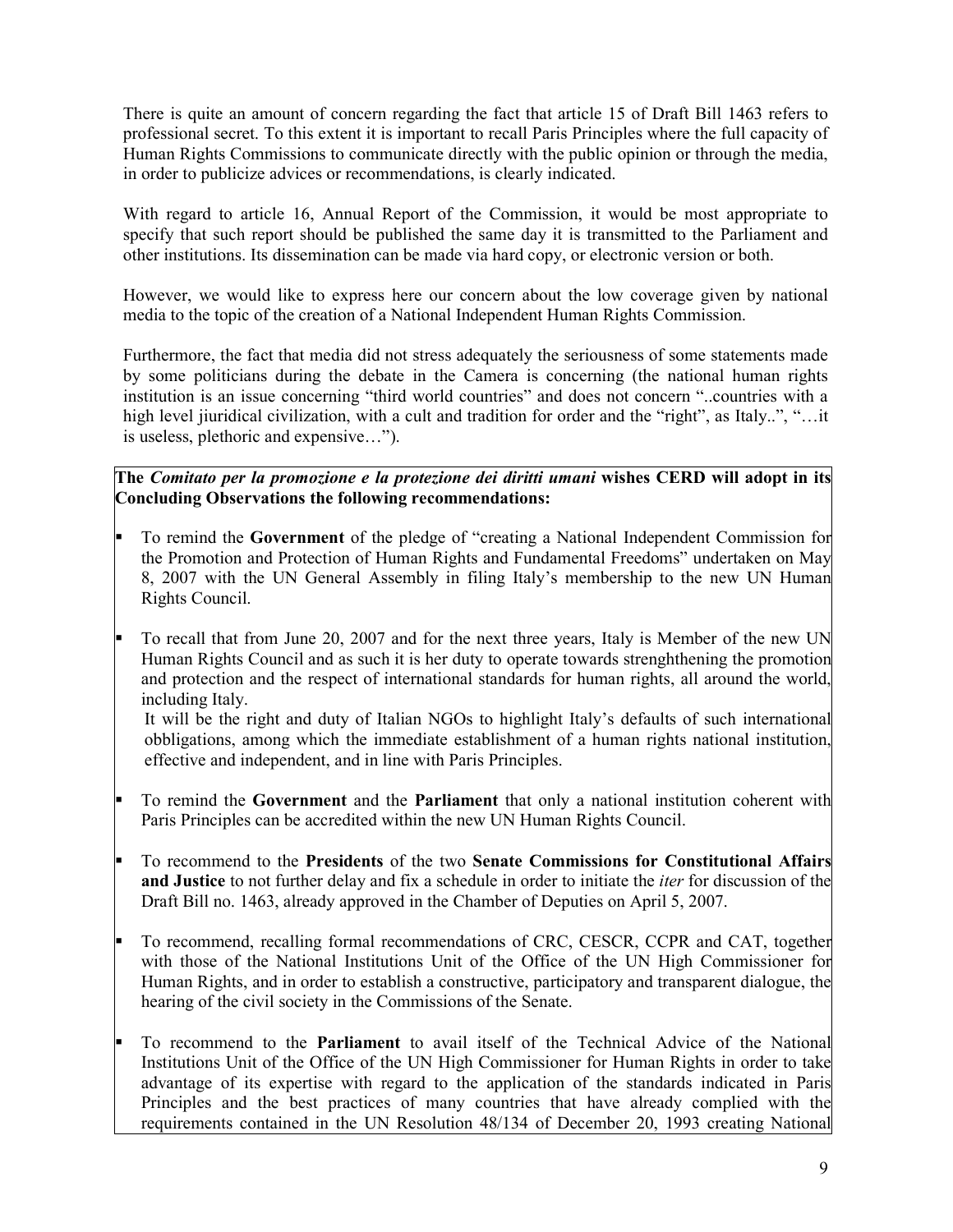Commissions for the promotion and protection of human rights independent and effective.

 $\blacksquare$  To recommend to the **Parliament** to consider the opportunity, as previously done for the Draft Bill for the Ombudsman for the Rights of the Detainees and of People Deprived of Their Personal Liberty, of examining the Draft Bills presented to the Chamber of Deputies and the Senate for the creation of an National Ombudsman for Children (C. 305, C. 1436, C. 1557, C. 1580 e S. 192, S. 660, S. 1280, S. 1304 e S. 1380) to be joint to Draft Bill no. 1463. This would include and take into consideration also the CRC Recommendation (CRC/C/15/Add.198, no.15 of March 18, 2003 and CRC General Comment no. 2 of 2003) of creating a National Independent Ombudsman for Children and Adolescents, as part, if possible, of the National Independent Human Rights Institution.

Also with reference to the General Measures of implementation of ICERD and strictly correlated to the lack in Italy of an independent national human rights institution according to the Paris Principles

We would like to submit the following information on the

## NATIONAL INTEGRATED PLAN OF ACTION

The shortcoming highlighted by CESCR (CESCR/ITA/04 on November 26, 2004, no. 33) with regard to the lack in Italy of a National Integrated Plan of Action for human rights in line with the obligations undertaken by the Italian Government in 1993 at the Vienna World Conference (par. 71 Vienna Declaration and related Plan of Action) is tightly connected with the lack in Italy of a National Independent Human Rights Institution and also with a political-institutional attitude characterizing also many other countries that define themselves as highly advanced democracies.

Too often the so-called consolidated democracy countries - Italy included  $-$  assume to already guarantee human rights and fundamental freedoms and, therefore, to be in a position for which it is possible to abstain from further strengthening promotion and protection, or even, respecting new or also old obligations undertaken at international level.

It is, instead, the development of the human rights promotion and protection system at national level  $-$  to which international UN and regional systems are only complementary  $-$  that has to be considered absolutely primary, also on behalf of the United Nations, for a full realization of rights and fundamental freedoms.

Therefore, just as any other country, Italy is responsible for upgrading and strengthening of promotion and protection of universal rights both of its citizens and migrants on the Italian territory. Italy, as any other State, can be at risk of violating fundamental rights and of being uncapable of preventing violations.

Moreover, it can be very presumptuous to think that human rights issues concern only other countries and the need for a strategic Action Plan for human rights promotion and protection at national level is not a priority for Italy and therefore can be further delayed.

Italy has a broad number of governmental mechanisms that at various levels deal with sectorial issues, but no independent national mechanism is capable of setting and monitoring a defined and long-term integrated strategy, which at the same time is transparent and participatory. A strategy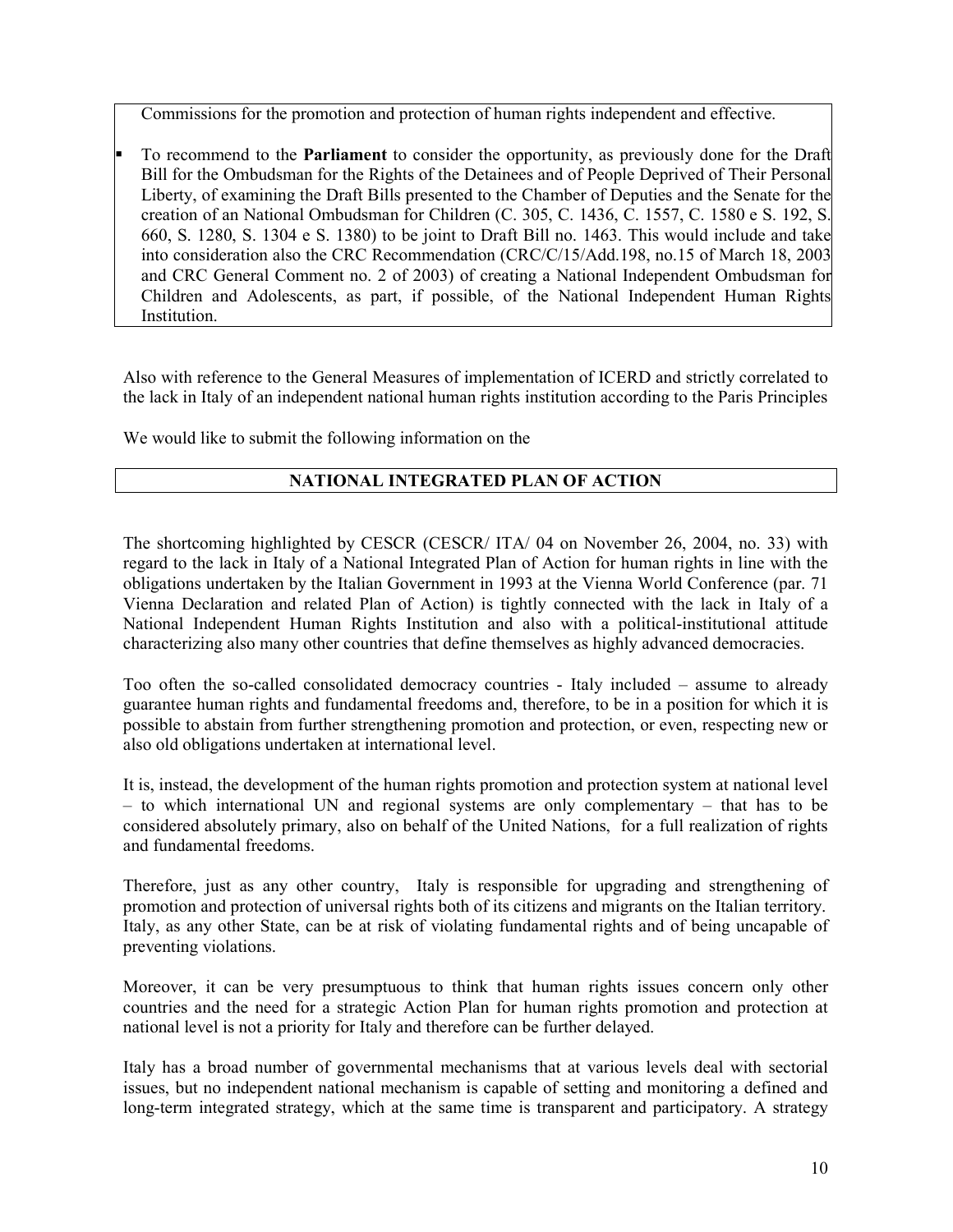which is capable of promoting and protecting, in a systematic and coherent way, all human rights in their indivisibility and interdependence involving all different sectors.

The risk for fragmentation and proliferation of sectiorial and local mechanisms is presently high in Italy.

A national strategic plan for Italy, as recommended by CESCR in 2004, and, as foreseen in Vienna since 1993, is vital in particular with the aim of:

- 1) identifying specific objectives, expected outputs and monitoring indicators;
- 2) increasing coordination of present sectorial initiatives;
- 3) upgrading uniformity on the whole national territory today instead characterized by serious discrepancies at regional and/or local level;
- 4) implementing a stronger effectiveness in the use of available resources and in the allocation of the new ones:
- 5) implementing a more intensive action ex ante in disseminating a widespread background human rights culture capable of permanently preventing violations and in promoting an active and responsible citizenship (see par. human rights education);
- 6) developing an approach to social policies and international cooperation based on human rights international standards which exceeds the old and opposite approach based on needs and emergencies, especially if media oriented;
- 7) continuous monitoring of expected outputs and defined specific objectives, on the basis of specific indicators.

The Comitato per la promozione e la protezione dei diritti umani wishes CERD will adopt in its Concluding Observations the following recommendations:

Ŀ. To recommend the Government and the Parliament the approval of the law for establishing the national independent institution for promotion and protection of human rights in Italy in line with Paris Principles and international standards, which cannot be further delayed. Since, it is to such mechanisms, the duty of mainly preparing an integrated action plan for human rights at national level.

In the respite of the creation of said Commission, the *Comitato* recommends **CIDU** (Comitato Interministeriale per i Diritti Umani) to consult civil society in order to identify a participatory approach for the identification of priorities to be included in the future National Action Plan for the protection and promotion of human rights.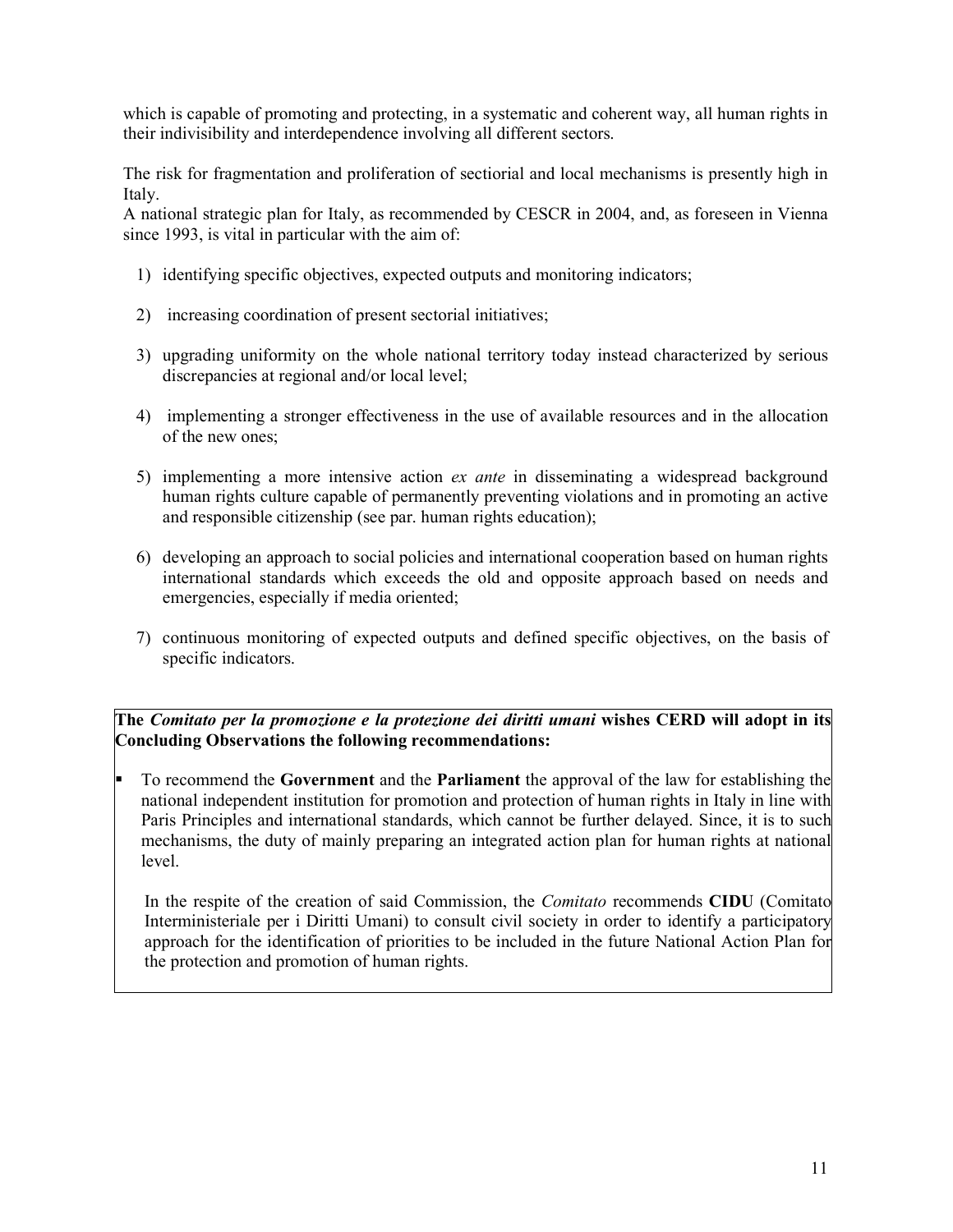Also with reference to the General Measures of implementation of ICERD

We would like to submit the following information on

#### **HUMAN RIGHTS EDUCATION**

CESCR (CESCR/ITA/04 of November 26, 2004, no. 13, 29, and 31) has highlighted the lack for a widespread human rights culture in Italy from two different viewpoints: permanent education of judges and judicial personnel and education of young generations.

While expressing concern about the small number of judicial decisions referring to the provisions contained in the Covenant, considered as indicator of a lack in knowledge of the international law for human rights, CESCR has recommended the Government not only an increased effort in continuing education of magistrates, but also an increased commitment in a background human rights education through mainstreaming human rights education in school curricula.

While the rest of Europe is in the process of conforming their school educational programmes through the integration of traditional study subjects with all those considered of new generation, upto now Italy is still not compliant with the recommendations received at international level  $$ from the United Nations and the Council of Europe – urging to mainstream human rights education in its school curricula.

In Italy, human rights is not a compulsory subject in teachers training nor it is mainstreamed in the new education plans for compulsory schooling or in high school, nor it is studied at University level, except as optional subject, not even in the Faculty of Law.

#### Reference national legislation and its application

On December 10, 2004 the UN General Assembly, with Resolution 59/113, established – as output of the UN Decade for Human Rights Education launched in 1993 at Vienna World Conference – the World Programme for Human Rights Education. This programme, divided into various steps, aims at facilitating in its first phase -  $2005/2007$  – the introduction of human rights education in governmental education programmes for primary and secondary schools at first and second level. Upto now the objectives for the first phase have not still been implemented by the Italian Government.

A few months back, two draft bills for the inclusion in governmental school programmes of a total of 18 hours per week of human rights education have been assigned to the competent parliamentary Commissions in order to initiate the *iter* for discussion

- Draft Bill no. 896, first undersigner Hon. Pianetta, targeted to primary and secondary schools,  $\bullet$ has been transmitted to the President of the Chamber of Deputies on July 27, 2006 and assigned to the VII Commission for Culture (Ministry for Public Education and Cultural Heritage) in January 2007.
- $\bullet$ The proposal for a *Legge di iniziativa popolare* - law on initiative of the people targeted to secondary school for first and second levels, was presented to the Chamber of Deputies during the XIV Legislation on July 29, 2003 and kept on the agenda according to art. 107, par. 4, of its Regulation. Only on July 16, 2006 it was assigned to the VII Commission for Culture.

Both Draft Bills are presently with the Commission and have not yet been included in the agenda for discussion in plenary at the Chamber of Deputies.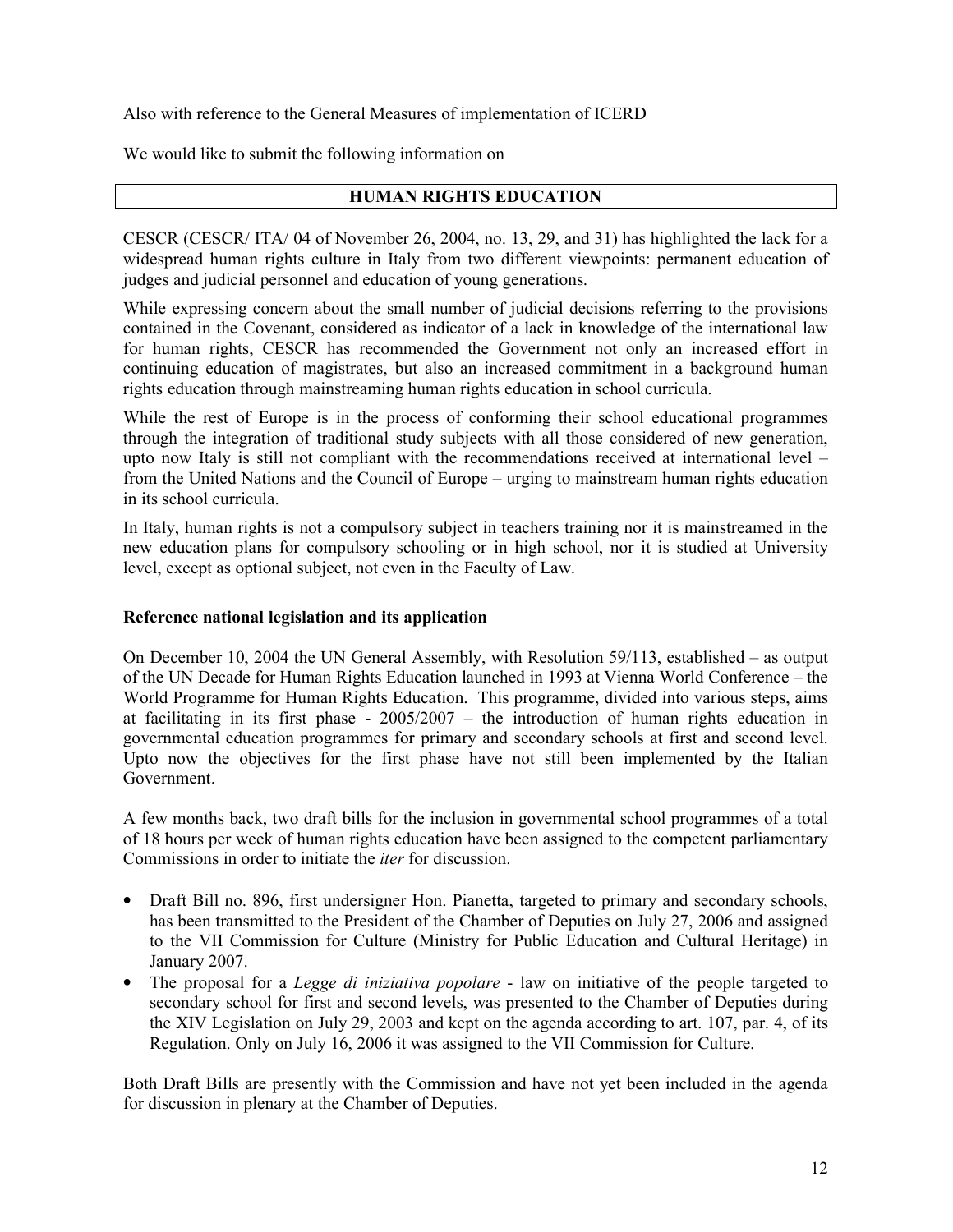#### **State of implementation**

In carefully reading the Legislative Decree no. 226/2005, one of the three issued to facilitate the implementation of the Law  $53/2003$  – Moratti Reform – in Annex C to the same Decree (national guidelines for high school tailored study plans) the specific objectives for the high school learning programme entitled "Educazione alla Convivenza Civile" (Education for Civil Living Together) are indicated. These include topics as citizenship, road, environment, health and nutrition, relationships and affectivity.

It is important to stress that in order to facilitate an adequate educational route, aiming at upgrading the educational, cultural and professional profile of students, "education for civil living together" has been included in the study programmes for primary school (but kindergarten is still not comprised). These guidelines foresee that pupils at the end of the V year of their course of studies will have acquired competences on citizenship, road and environment. They, however, envisage only the possibility of studying human rights as an optional topic within the framework of "education to civil living together" as an independent subject and not mainstreamed in all the traditional subjects of the educational system.

From 2003 to now, the Dipartimento per l'Istruzione - Direzione Generale per la Formazione e l'Aggiornamento del personale della scuola (Department for Education – General Direction for School Staff Education and Training) - in collaboration with NGOs, universities and experts, has been active in offering TOT (training of trainers) courses on topics such active citizenship meaning both European citizenship and human rights education. These courses have had and still continue to have a spinning effect that each year is involving an average of 5.000 schools on all the national territory, but unfortunately remain an opportunity not structured and not offered on the whole national territory.

For the School Year 2007/2008, a Commission for the Revision of National Guidelines of 2004 has been appointed to examine the school programmes POF- Piani di Offerta Formativa (Plans for the Educational Offer). Such Commission will have the responsibility of reforming at national level guidelines for the contents of school programmes to which the Regions, within their power of autonomy, will have to adjust their local "policies" with regard to public education.

The Comitato per la promozione e la protezione dei diritti umani wishes CERD will adopt in its Concluding Observations the following recommendations:

- Ŀ. To recommend the Ministry of Education, Dipartimento per l'Istruzione - Direzione Generale per la Formazione e l'Aggiornamento del personale della scuola (Department for Education General Direction for School Staff Education and Training) - to include a compulsory educational training on Human Rights Education, as subject mainstreamed into all educational topics, to be included in the training of teachers and in the primary and secondary school system;
- To recommend the **Commissione di Revisione delle Indicazioni Nazionali** (Commission for the Revision of the National Guidelines), to include Human Rights Education in the new National Indications Guidelines for school programmes as a mainstreamed subject, with specific contents to be comprised in the study of all traditional subjects (history, geography, sciences, etc.);
- To recommend the **Ministry for Education** to prepare specific monitoring indicators for human rights education in primary and secondary school in Italy capable of identifying:
	- number of human rights modules included in the curricula of any subject in the last 5 years;  $\mathbb{Z}^{\mathbb{Z}}$
	- number of human rights modules included in school texts in the last 5 years;
	- percentage of educational activities for teachers and experts dealing with human rights issues.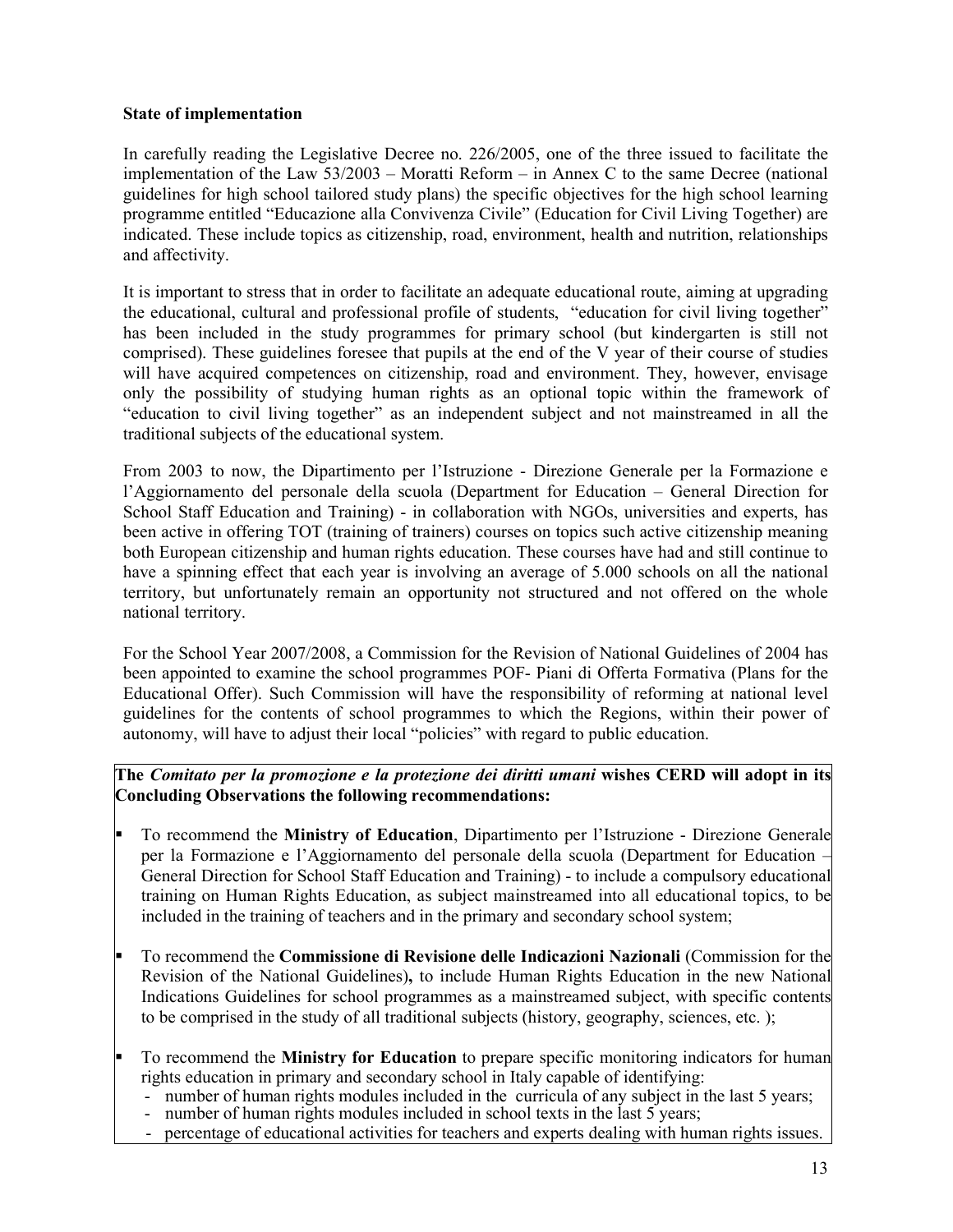Also with reference to the General Measures of implementation of ICERD and in connection with the Specific Recommendation of CERD Concluding Observations adopted on 08/08/2001 (CERD/Italy A/56/18, paras.298-320, no.319 ".... The Committee recommends that the State party's reports be made readily available to the public from the time they are submitted and that the related Committee's Concluding Observations be similarly publicized. It encourages the State party to insert the Committee's Concluding Observations on the appropriate Ministry's Web site"

We would like to submit the following information on the

## PUBLICATION AND DISSEMINATION OF CONCLUDING OBSERVATIONS

The obligation of publishing and disseminating Concluding Observations adopted by the Treatybodies, for the States that have ratified them, descends directly from the Conventions. Besides the obligation of realizing the legal rights recognized, the Member State has the obligation of providing periodical reports on the advancement of the concrete implementation of the provisions envisaged.

Therefore, on a periodical basis, the Member State has to provide the UN General Secretary, who will transmit to the appropriate Committee for examination, a Governmental report. Once the report is examined, the competent Treaty body adopts the specific Concluding observations/comments.

The Government is responsible for providing information on the implementation of such specific recommendations in the periodical report following the observations received and has the responsibility of publishing and disseminating them not only to its judiciary, legislative and administrative officers, but also to the public in general.

It is worth highlighting that also CCPR (CCPR/C/ITA/CO/05 of November 2, 2005) who utilizes in all the other Recommendations the conditional tense, in Recommendation 23, concerning the publication and dissemination of Concluding Observations, utilizes the imperative, specifically when dealing with an obligation that descends directly from the Covenant to the Member State. Many States execute such obligation publishing the Concluding Observations on hard copy and telematically on Web sites.

The Italian Government, in particular CIDU (Comitato Interministeriale per i diritti umani) as competent body, does not publish, and therefore, does not disseminate the Concluding Observations of CESCR, CCPR, CAT.

Differently from the Concluding Observations on the implementation of the two Optional Protocols to the Convention on the Rights of the Child, addressed to Italy by the UN Committee on the Rights of the Child in June 2006, which have been jointly published by CIDU and UNICEF-Italia.

Our *Comitato* has repeatedly urged CIDU to translate, publish and disseminate CESCR e CCPR Concluding Observations and has, however, translated as voluntary contribution and published the unofficial Italian translation made of CESCR, CCPR and CAT Concluding Observations on the web site of the *Comitato* www.comitatodirittiumani.org.

The Italian translation is clearly an obligation of means, and not of results, instrumental to implement the legal duty of publication and dissemination.

The *Comitato*, therefore, does not consider sufficient to guarantee an appropriate follow-up the present procedure adopted, and repeatedly affirmed by CIDU, of internal draft copies ("working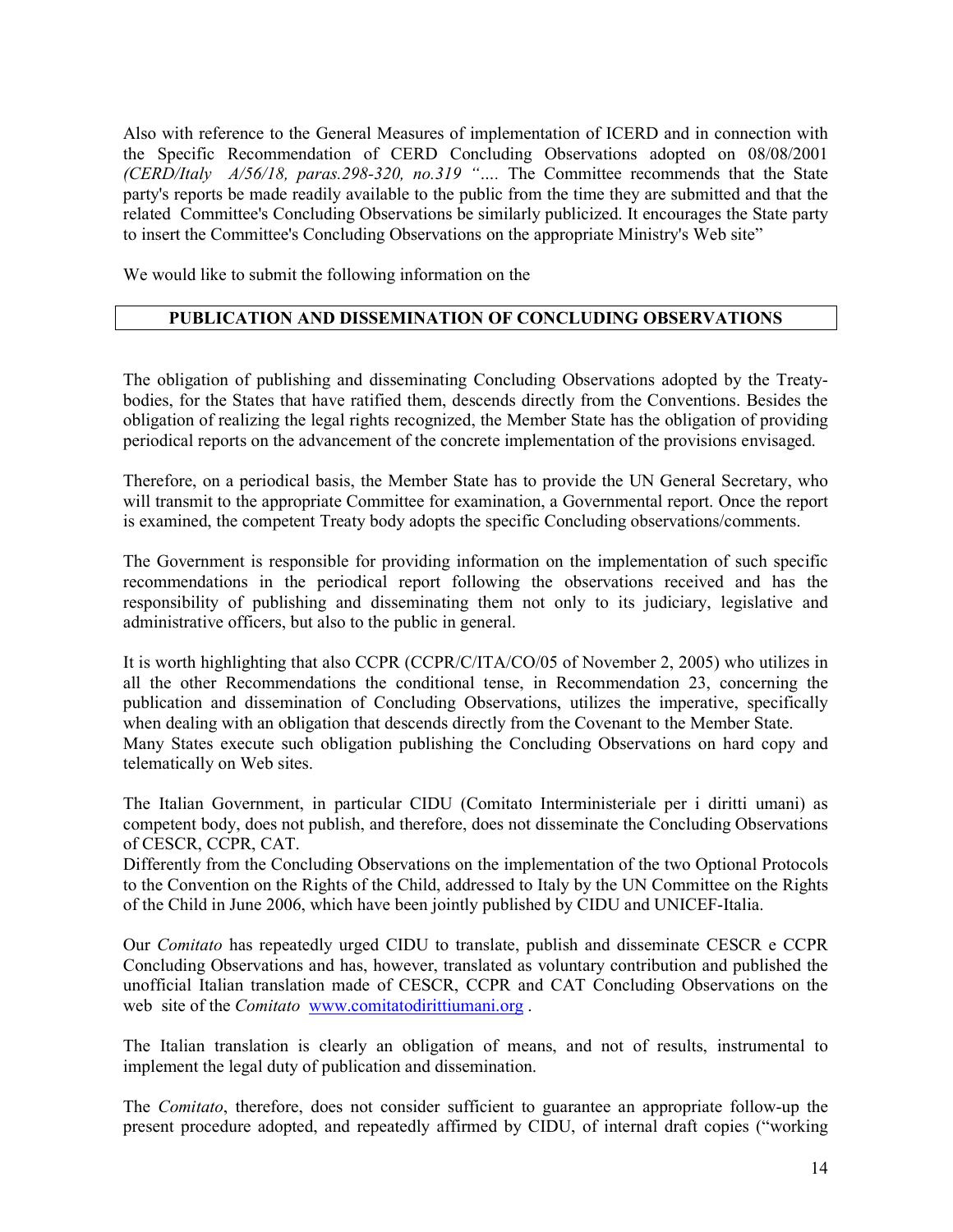copies") of the Italian translation of the Concluding Observations of UN Committees provided, for various purposes, to all administrative and institutional bodies of the Government.

The Comitato per la promozione e la protezione dei diritti umani wishes CERD will adopt in its Concluding Observations the following recommendations:

- Ŀ. To recommend CIDU to translate and publish without delay the Concluding Observations both in hard copy and through telematics on the web sites of the Government and Ministries, in order to disseminate information to the public.
- To recommend the Government to provide CIDU with the needed resources in order to fulfil such task.

Associations and NGOs members of the *Comitato per la promozione e protezione dei diritti* umani:

 $A.GE$ www.age.it Via F. Baldelli, 41 - 00146 Roma

**AGEDO** www.agedo.org Via Bezzecca, 4 - 20135 Milano

**AGENZIA DELLA PACE** Via della Viola, 1 - 06122 Perugia

**AGESCI** www.agesci.org Via Pasquale Paoli, 18 - 00186 Roma

**ANFAA** www.anfaa.it Via Artisti, 36 - 10124 Torino

**ANOLF** www.anolf.it Via Salaria, 89 - 00198 Roma

**ANTIGONE** www.associazioneantigone.it Via Dogana Vecchia, 5 - 00186 Roma

**ARCHIVIO DISARMO** www.archiviodisarmo.it P.zza Cavour, 17 - 00193 Roma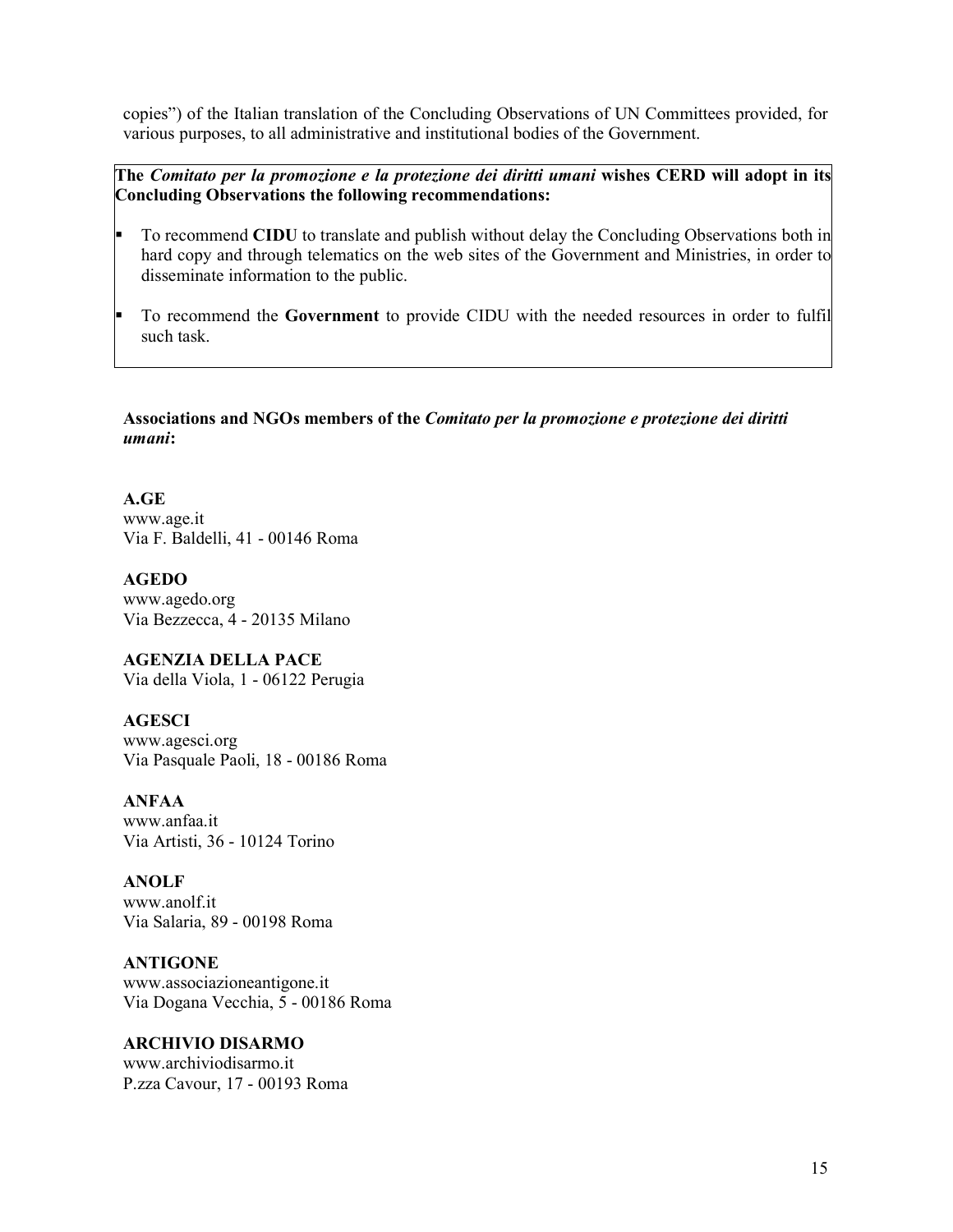#### **ARCHIVIO IMMIGRAZIONE**

www.archivioimmigrazione.org Via Tibullo, 11 - 00193 Roma

#### **ARCI**

www.arci.it Via dei Monti di Pietralata, 16 - 00157 Roma

## **ARCIGAY**

www.arcigay.it Via don Minzoni, 18 - 40121 Bologna

#### **ASGI**

www.asgi.it Via Aquileia, 22 - 33100 Udine, Sede legale: via Gerdil, 7 - 10100 Torino

#### **ASSOCIAZIONE ELEONORA PIMENTEL**

ester.basile@libero.it c/o Ester Basile Via Camaldolilli, 24 - 80128 Napoli

#### **ASSOPACE**

www.assopace.org Via Salaria, 89 - 00196 Roma

### **ATD QUARTO MONDO**

www.atd-quartomondo.it Via Sant'Agata dei Goti, 34 - 00184 Roma -Circolo Culturale Quarto Mondo c/o Fondazione Labos Viale Liegi, 14 - 00198 Roma

#### **AUCI**

www.auci.org Facoltà di Medicina e Chirurgia - Università Cattolica S.C. Largo Francesco Vito, 1 - 00168 Roma

#### **AUSER**

www.auser.it Via Nizza, 154 - 00198 Roma

## **BANCA ETICA**

www.bancaetica.org Via Rasella, 14 - 00187 Roma

**BE FREE** oriagargano@libero.it Viale Glorioso, 14 - 00153 Roma

#### **CASA DIRITTI SOCIALI**

www.dirittisociali.org Via dei Mille, 36 00185 Roma - Sportello immigrazione Via Giolitti 00185 Roma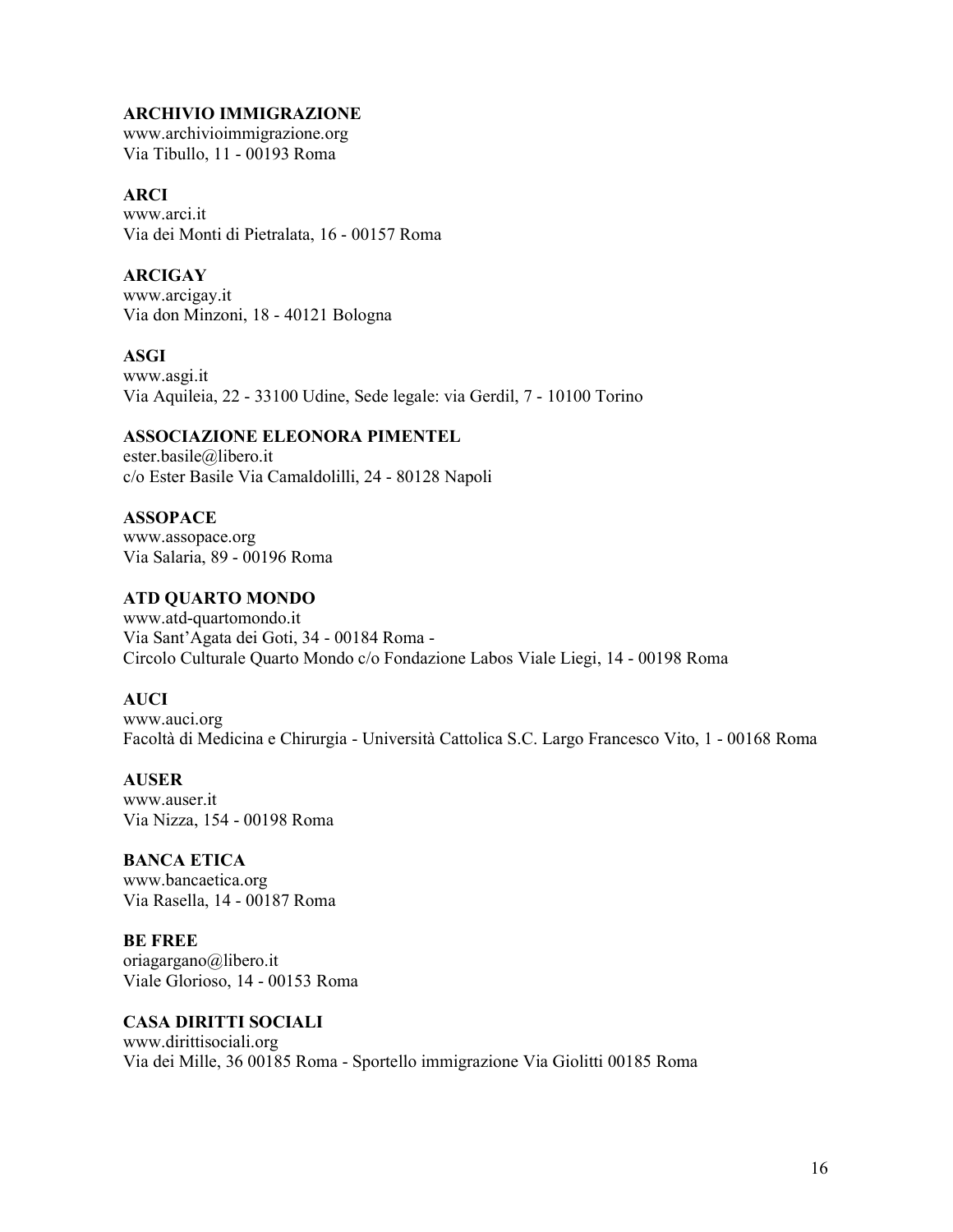**CGIL** www.cgil.it Corso d'Italia, 25 - 00198 Roma

#### **CHIAMALAFRICA**

www.chiamalafrica.it Viale Baldelli, 41 - 000146 Roma

## **CIAI**

www.ciai.it Via Bordighera, 6 - 20142 Milano, Via G. Botero, 16/A - 00179 Roma

## **CIPAX**

www.romacivica.net/cipax/ Via Ostiense, 152 - 00154 Roma

### **CIPSI**

www.cipsi.it Via Baldelli, 41 - 00146 Roma

## **CIR**

www.cir-onlus.org Via del Velabro, 5/A - 00186 Roma

### **CISL Dipartimento Politiche Migratorie**

www.cisl.it Via Salaria, 89 - 00198 Roma

## **CISMAI**

www.cismai.org c/o Associazione Artemisia Via del Mezzetta, 1 interno - 50135 Firenze

#### **CISP**

www.cisp-ngo.org Via Germanico, 198 - 00192 Roma

**CITTADINANZATTIVA** www.cittadinanzattiva.it Via Flaminia, 53 - 00196 Roma

#### $CND$

www.cnditalia.it Piazza Giovine Italia, 7 - 00195 Roma

**COMITATO MILANESE PER I DIRITTI UMANI "SILVIA BARALDINI"** Via S. Giusto, 3 - 20153 Milano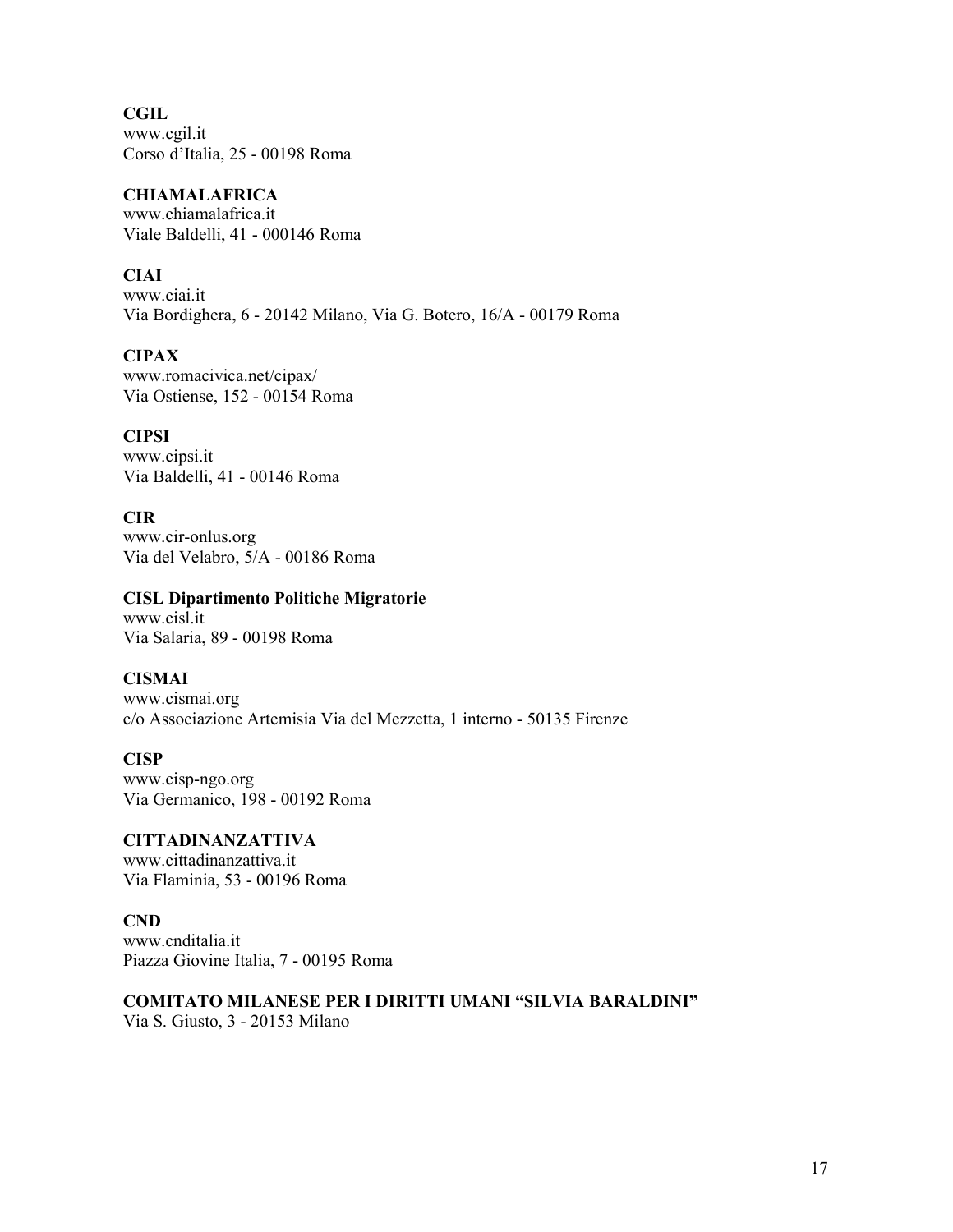## **DONNE IN NERO**

www.donneinnero.it c/o Uff. Parlamento Europeo Luisa Morgantini Via IV Novembre 149 - 00187 Roma

#### **FCEI**

www.fedevangelica.it Via Firenze 38 - 00184 Roma

## **FONDAZIONE BASSO - SEZIONE INTERNAZIONALE**

www.internazionaleleliobasso.it Via della Dogana Vecchia 5 - 00186 Roma

#### **FONDAZIONE CENTRO ASTALLI** www.centroastalli.it Via del Collegio Romano 1 - 00186 Roma

## FONDAZIONE INTERNAZIONALE DON LUIGI DI LIEGRO

www.fondazione-diliegro.it Via del Mortaro 26 - 00187 Roma

## **FONDAZIONE LABOS**

www.fondazione-labos.org Viale Liegi, 14 - 00198 Roma

#### **FVGS**

www.viedes.org Via Gregorio VII, 133 - 00165 Roma

#### **GIOVANI PER UN MONDO UNITO**

www.mondounito.net Via Capo d'Acqua, 2 - 00047 Marino (Roma)

#### **GRUPPO MARTIN BUBER**

www.martinbubergroup.org Via Nomentana, 55 - 00161 Roma

#### **ICS**

www.icsitalia.org Via Salaria, 89 - 00198 Roma

### **IISMAS**

www.jismas.it Via S. Gallicano, 25/A - 00153 Roma

#### **IMS**

www.medicinainternazionale.it Via delle Milizie, 9 - 00192 Roma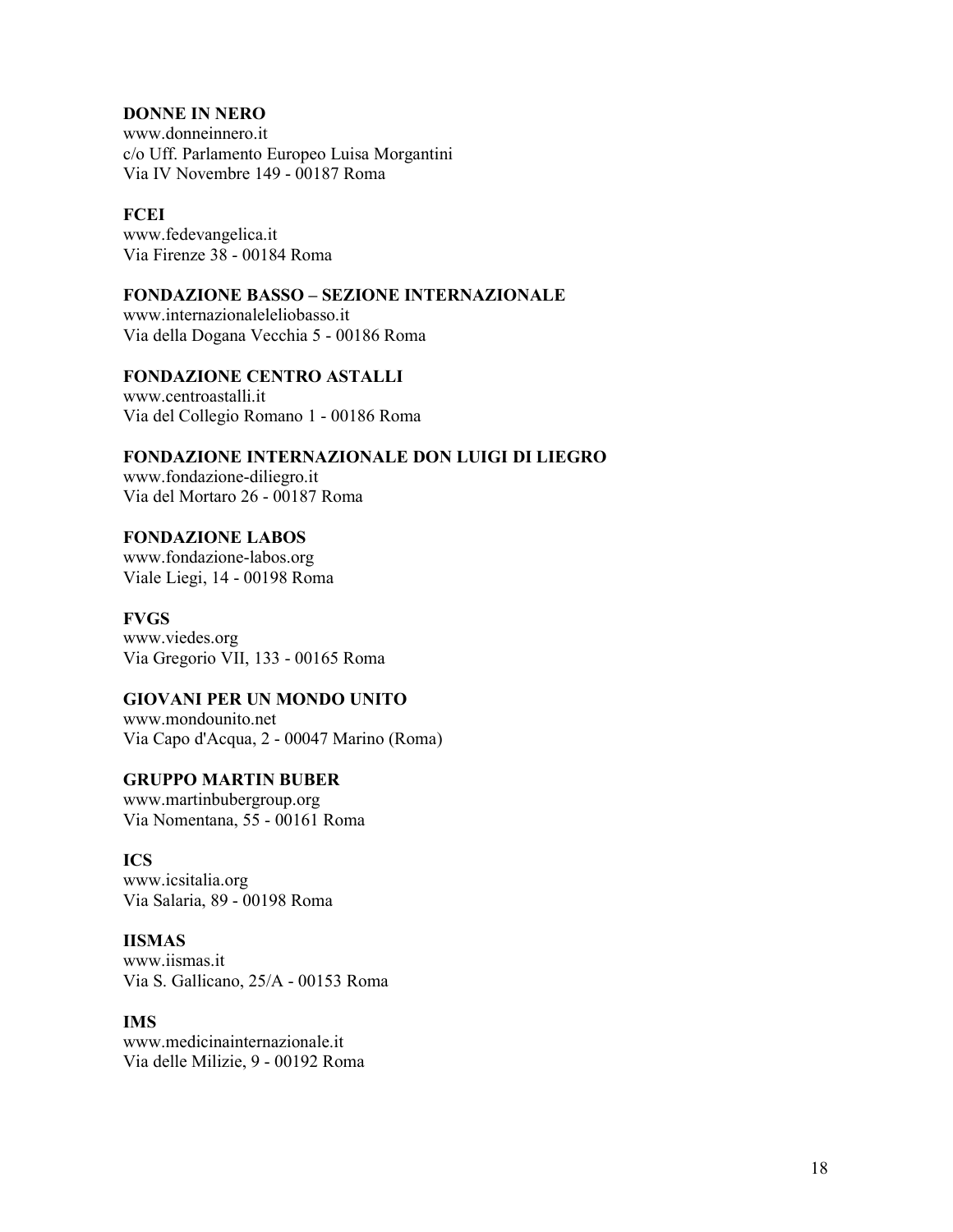**INTERSOS** www.intersos.org Via Nizza, 154 - 00198 Roma

#### ISTITUTO COOPERAZIONE ECONOMICA INTERNAZIONALE

www.icei.it Via Breda, 54 - 20126 Milano

#### **LA GABBIANELLA**

www.romaciviva.net/gabbianella c/o YWCA Via Cesare Balbo, 4 - 00184 Roma

#### **LAW**

www.lawonlus.org Via Bruxelles, 59 - 00198 Roma

#### LEGA INTERNAZIONELE PER I DIRITTI E LA LIBERAZIONE DEI POPOLI Via Ostiense 152 - 00154 Roma

**LEGAMBIENTE** 

www.legambiente.it Via Salaria, 403 - 00199 Roma

#### **LIBERA**

www.libera.it Via IV Novembre, 98 - 00187 Roma

#### **MEDICI CONTRO LA TORTURA**

web tiscali.it/objezione/medicicontrotortura/ Via dei Mille, 6 - 00185 Roma

#### **MEDICI DEL MONDO**

www.mdmcentrosud.org Sede Legale: Via Tiburtina, 1325 - 00131 Roma Uffici: Largo Cairoli, 113 - 00186 Roma, Viale Donato Giannotti, 13 - 50126 Firenze

#### **MOVIMONDO**

www.movimondo.info Via di Vigna Fabbri, 39 - 00179 Roma

**OLTRE BABELE** 

oltrebabele@gmail.com Viale Luciano Berio, 5 - 53050 Radicondoli (SI)

#### **PAXCHRISTI**

www.paxchristi.it Via Quintole per le Rose, 31 - 50029 Tavarnuzze (FI)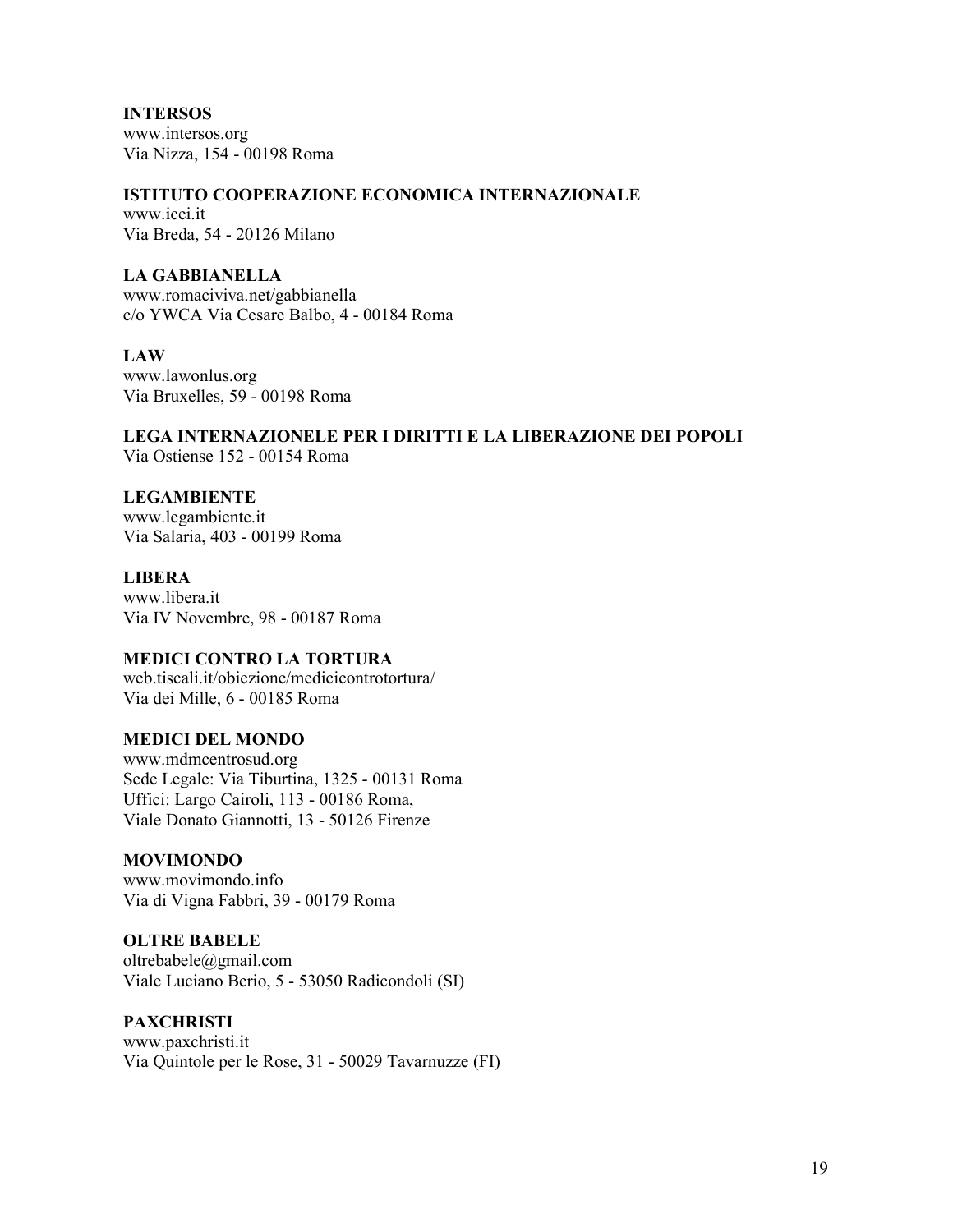## PONTE DELLA MEMORIA

 $c/o$  Segr srl Via Castelfidardo, 26 - 00185 Roma

#### PROGETTO CONTINENTI

www.progettocontinenti.org Via Baldelli, 41 - 00146 Roma

## RETE EDUCARE AI DIRITTI UMANI

www.educareaidirittiumani.org

#### **SAVE THE CHILDREN**

www.savethechildren.it Via Firenze, 38 - 00184 Roma

## **TERRES DES HOMMES**

www.tdhitaly.org Viale Monza, 57-20127 Milano

#### **UAAR**

www.uaar.it Casella Postale 749 - 35122 Padova

#### **UBI MINOR ONLUS** Via delle Milizie, 9 - 00192 Roma

#### **UDI** www.udinazionale.org Via dell'Arco di Parma, 15 - 00186 Roma

## **UIL**

www.uil.it Via Lucullo, 6 - 00187 Roma

## **UNICEF ITALIA**

www.unicef.it Via Palestro 68 - 00185 Roma

## UNIONE FORENSE PER LA TUTELA DEI DIRITTI DELL'UOMO

www.unionedirittiumani.it Sede Legale: c/o Consiglio dell'ordine degli avvocati di Roma Palazzo di Giustizia. Piazza Cavour - 00193 Roma -Presidenza: c/o Studio legale avv Mario Lana Via Emilio De Cavalieri, 11 - 00198 Roma